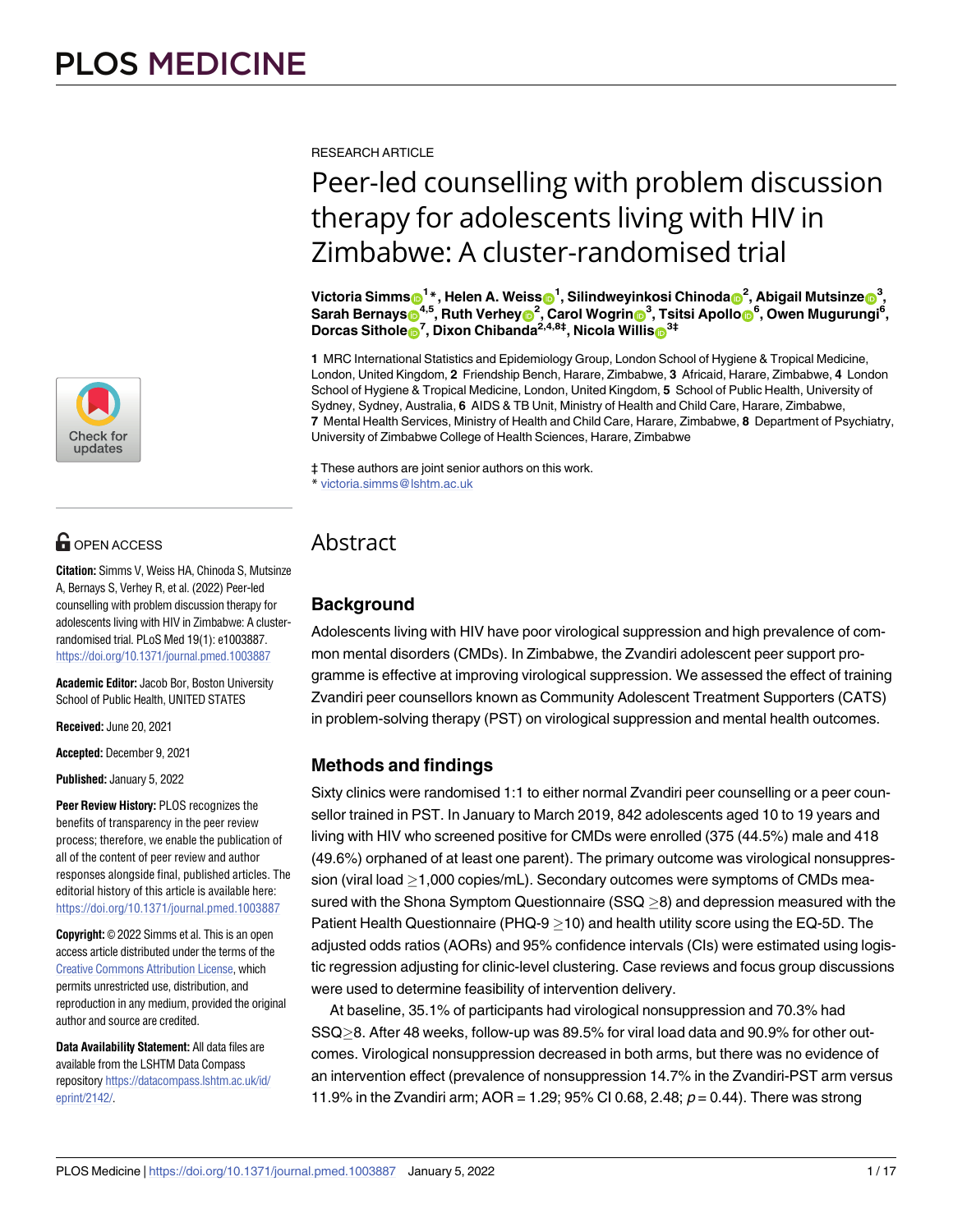**Funding:** DC and NW were awarded grant G-1710- 02137 by the Children's Investment Fund Foundation [\(https://ciff.org/](https://ciff.org/)). VS and HAW are partly funded by the UK Medical Research Council (MRC) and the UK Foreign, Commonwealth and Development Office (FCDO) under the MRC/FCDO Concordat agreement and is also part of the EDCTP2 programme supported by the European Union. Grant Ref: MR/R010161/1 The funders had no role in study design, data collection and analysis, decision to publish, or preparation of the manuscript.

**Competing interests:** The authors have declared that no competing interests exist.

AOR, adjusted odds ratio; ART, antiretroviral therapy; CATS, Community Adolescent Treatment Supporters; CI, confidence interval; CMD, common mental disorder; CRT, cluster-randomised controlled trial; DBS, dried blood spot; FGD, focus group discussion; MoHCC, Ministry of Health and Child Care; PHQ, Patient Health Questionnaire; PST, problem-solving therapy; SMART, specific, measurable, achievable, realistic, and timely; SSQ, Shona Symptom Questionnaire; WHO, World Health Organisation.

evidence of an apparent effect on common mental health outcomes ( $SSQ > 8$ : 2.4% versus 10.3% [AOR = 0.19; 95% CI 0.08, 0.46;  $p < 0.001$ ]; PHQ-9  $>$  10: 2.9% versus 8.8% [AOR = 0.32; 95% CI 0.14, 0.78;  $p = 0.01$ ]). Prevalence of EQ-5D index score <1 was 27.6% versus 38.9% (AOR = 0.56; 95% CI 0.31, 1.03;  $p = 0.06$ ). Qualitative analyses found that CATSobserved participants had limited autonomy or ability to solve problems. In response, the CATS adapted the intervention to focus on empathic problem discussion to fit adolescents' age, capacity, and circumstances, which was beneficial. Limitations include that cost data were not available and that the mental health tools were validated in adult populations, not adolescents.

## **Conclusions**

Abbreviations: AMD, adjusted mean difference; PST training for CATS did not add to the benefit of peer support in reducing virological nonsuppression but led to improved symptoms of CMD and depression compared to standard Zvandiri care among adolescents living with HIV in Zimbabwe. Active involvement of caregivers and strengthened referral structures could increase feasibility and effectiveness.

## **Trial registration**

Pan African Clinical Trials Registry [PACTR201810756862405](https://pactr.samrc.ac.za/TrialDisplay.aspx?TrialID=3523).

## Author summary

## **Why was this study done?**

- Common mental disorders (CMDs) such as anxiety and depression are highly prevalent among adolescents living with HIV. It is important to identify strategies to treat CMDs in this population.
- The Friendship Bench is a proven effective mental health intervention based on problem-solving therapy (PST), which is delivered by trained lay counsellors.
- The Zvandiri programme is a proven effective intervention to improve HIV outcomes among adolescents, delivered by trained peer counsellors.
- It is not known whether PST could improve mental health, and HIV outcomes, among adolescents living with HIV, when delivered in addition to the Zvandiri programme.

## **What did the researchers do and find?**

- We conducted a trial among 842 adolescents living with HIV in Zimbabwe, who also had CMDs (depression and anxiety), and attended public health clinics for HIV care.
- We randomly allocated 30 clinics to provide Zvandiri peer counselling to adolescents living with HIV, and a further 30 clinics to provide Zvandiri counselling plus the Friendship Bench PST.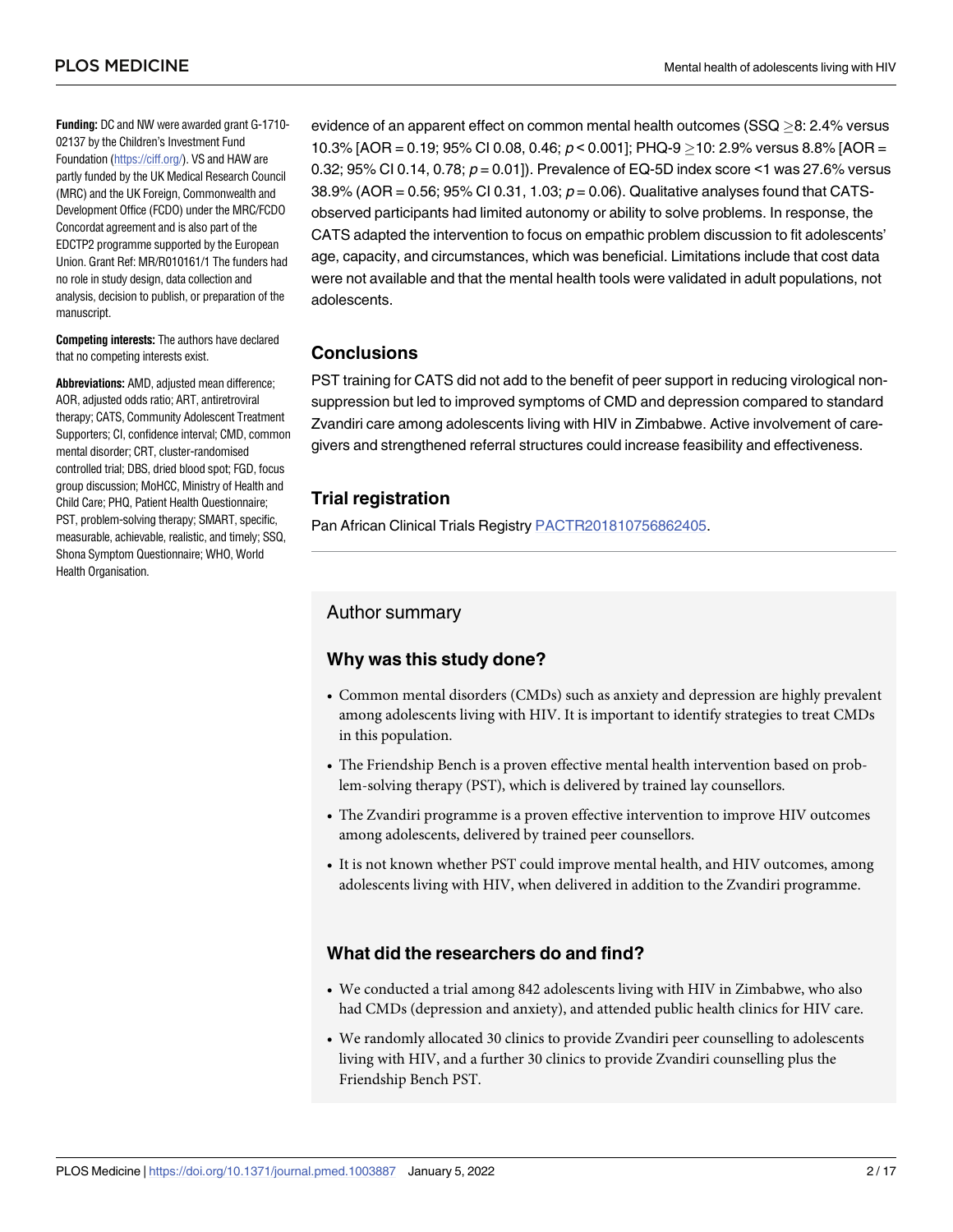- <span id="page-2-0"></span>• After a year, there was no difference in the proportion with unsuppressed HIV viral load, and this was low in both groups.
- There was a substantial improvement in mental health (depression and anxiety) in both groups, with significantly better outcomes among those in the Friendship Bench group.
- The peer counsellors adapted their training and focused on problem discussion rather than problem-solving, because many adolescents identified problems that they did not have the resources to solve.

#### **What do these findings mean?**

- To our knowledge, this is the first study to show that an intervention can improve mental health among adolescents living with HIV who have mental health disorders.
- The lack of an impact on HIV viral load, compared to the Zvandiri programme, might be because of the effectiveness of the Zvandiri counselling and the presence of resistance to HIV drugs in a small number of participants.
- Mental healthcare should be integrated in HIV care for adolescents. It should be age specific, with shorter sessions than for adults, creating a space for discussing and sharing problems, and involving caregivers as appropriate.

## **Introduction**

Common mental disorders (CMDs) such as anxiety and depression are highly prevalent among adolescents living with HIV [\[1\]](#page-14-0). CMDs affect quality of life directly and are associated with impaired adherence to antiretroviral therapy (ART) and, therefore, with the increased resistance, morbidity, and mortality. Adolescents living with HIV have poorer virological suppression than any other age group [\[2\]](#page-14-0).

The World Health Organisation (WHO) updated recommendations on service delivery for the treatment and care of people living with HIV [\[3\]](#page-14-0) make a strong recommendation that psychosocial interventions should be provided to all adolescents and young adults living with HIV. One of the programmes underpinning this recommendation is Zvandiri, a WHO best practice programme [[4](#page-14-0)] for adolescents living with HIV in Zimbabwe. The core of the Zvandiri approach is Community Adolescent Treatment Supporters (CATS). CATS are young people aged 18 to 24 years living with HIV who are trained and mentored to provide peer counselling and support. A cluster-randomised controlled trial (CRT) showed that the Zvandiri programme was more effective than standard of care at improving HIV virological suppression of adolescents but was not more effective for treating CMDs [[5](#page-15-0)]. In qualitative interviews, participants reported that they found aspects of the intervention beneficial for mental health.

Friendship Bench is a counselling programme delivered by trained lay health workers, with a focus on problem-solving therapy (PST). PST is a cognitive-behavioural approach, which develops cognitive tools for problem solving, and builds adaptive skills and an enhanced sense of agency [\[6](#page-15-0)]. Friendship Bench was developed for adults and has been adapted for youth. In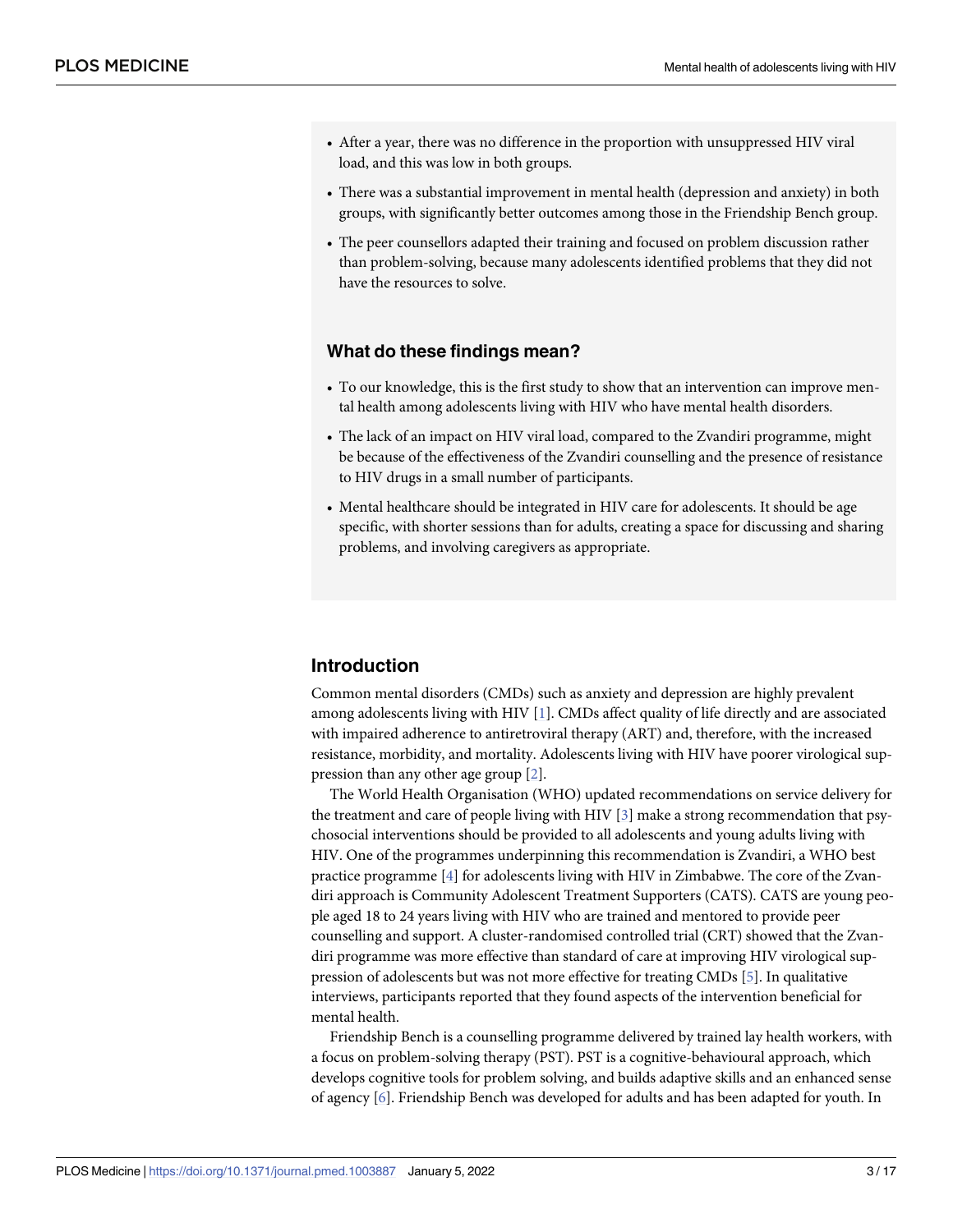<span id="page-3-0"></span>adults, it has been proven effective at improving mental health outcomes compared to standard of care [\[6\]](#page-15-0). The Friendship Bench program focuses on exploration and understanding of the clients' situational context through talk therapy, mentalization, positive relational experience through being listened to, and intrapersonal growth towards strength and ability through goal-oriented learning.

The aim of the current trial was to evaluate whether enhancing the counselling skills of CATS to provide PST reduces virological nonsuppression and improves mental health among adolescents living with HIV in Zimbabwe, compared with standard Zvandiri care.

#### **Methods**

The study design and methods have been fully described in a protocol paper [\[7](#page-15-0)]. Briefly, the Zvandiri programme was operational in 60 clinics (clusters), 6 in each of 10 districts across Zimbabwe. The clinics had previously been selected for a scale-up of the Zvandiri programme. In each district, the 6 clinics were randomly allocated 1:1 to the Zvandiri-PST arm or the Zvandiri arm by an independent statistician using a prewritten randomisation code. There was no allocation concealment.

All participants attending clinics allocated to the Zvandiri arm received Zvandiri standard care, consisting of HIV care following Ministry of Health and Child Care (MoHCC) guidelines [\[8](#page-15-0)], plus counselling and home visits from trained, mentored CATS, monthly support groups, and weekly text messages and home visits. Participants at the Zvandiri-PST clinics received the same, plus additional sessions based on the CATS' PST training. The CATS in the Zvandiri-PST arm met a Zvandiri mentor at least once every 2 weeks to review individual cases.

The PST consisted of a series of steps described in the Friendship Bench manual [\[9\]](#page-15-0). The first step is "kuvhura pfungwa" (opening up the mind), in which the client makes a list of all their problems. In the next step, "kusimudzira" (uplifting), the counsellor helps the client choose one manageable, relevant problem, establish a goal, and brainstorm solutions. The third step, "kusimbisa" (strengthening), focuses on selecting a detailed solution and devising a specific, measurable, achievable, realistic, and timely (SMART) action plan to carry it out. Finally, in the fourth step, "kusimbisisa" (further strengthening), clients are invited to join a support group.

Adolescents living with HIV aged 10 to 19 years who were taking ART were screened using the 14-item Shona Symptom Questionnaire (SSQ), a locally developed and validated instru-ment to assess symptoms of CMD [[10](#page-15-0),[11](#page-15-0)]. Those scoring  $\geq$ 7/14 who did not meet any of the exclusion criteria (unable to comprehend the nature of the study in either English, Shona, or Ndebele, currently in psychiatric care, end stage AIDS, current psychosis, intoxication, and/or cognitive disability) were enrolled after obtaining written consent from the caregiver and assent from the adolescent (or consent from the adolescent if aged 18 to 19). Those who were too unwell to participate or unable to give informed consent were excluded. The trial was registered with the Pan African Clinical Trials Registry (PACTR201810756862405) and approved by the ethics committees of the Medical Research Council of Zimbabwe and the London School of Hygiene & Tropical Medicine.

#### **Quantitative data collection and analysis**

The primary outcome was the proportion of participants with virological failure (defined as �1,000 copies/ml) or death at 48 weeks after enrolment (plus or minus 8 weeks). Viral load was obtained from a dried blood spot (DBS) sample. Secondary outcomes were the proportion of participants with symptoms of CMD, defined as a score of  $\geq 8/14$  on the SSQ [\[11\]](#page-15-0), and proportion with symptoms of depression, defined as a score of  $\geq$  10/27 on the Patient Health Questionnaire (PHQ-9) [[11](#page-15-0)]. Poor quality of life was assessed as a secondary outcome using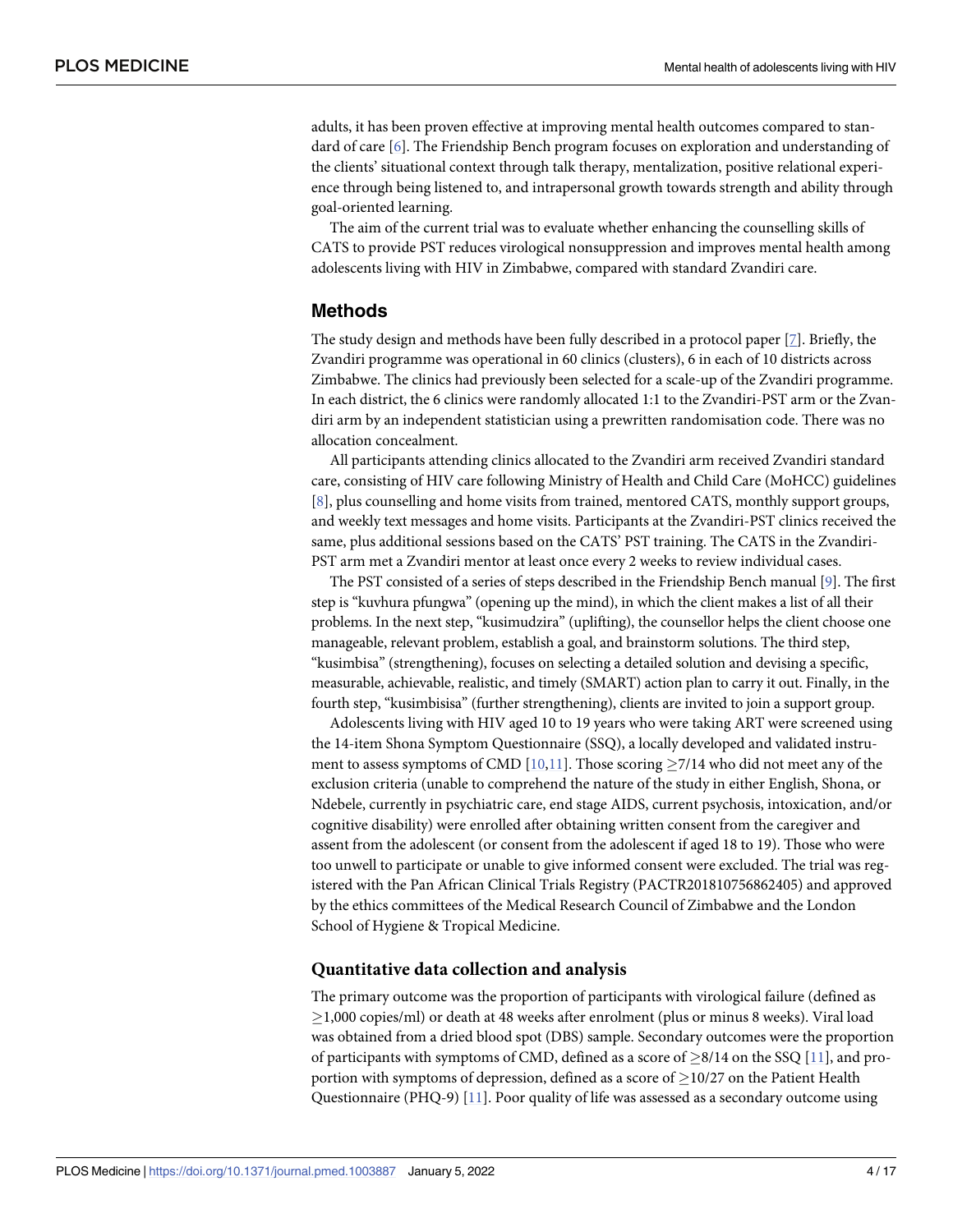<span id="page-4-0"></span>the EQ-5D scale converted to an index using validated Zimbabwe utility scores [\[12,13\]](#page-15-0) and analysed as a binary variable (1 versus *<*1), as the highly skewed distribution of scores did not allow for analysis as a continuous outcome. Severity of mental health symptoms was assessed using the SSQ and PHQ-9 as continuous scores.

The sample size of 840 participants recruited from 60 clusters provided 85% power to detect a difference in virological nonsuppression of 43% among participants in the Zvandiri arm versus 30% in the Zvandiri-PST arm assuming 20% loss to follow-up and a coefficient of variation (k) between clusters of 0.25. For secondary outcomes, the sample size provided 87% power to detect a difference in the proportion with CMD symptoms at 12 months of 16% in the Zvandiri arm and 8% in the Zvandiri-PST arm. The predicted outcomes in the Zvandiri arm were based on baseline results of a previous trial [[5\]](#page-15-0).

At baseline, data collection was predominantly paper based. A private company (Datalyst) completed double entry and validation of data. At endline, data were collected using a preprogrammed form in ODK on Android tablets. Data were exported to Stata 15.1 for cleaning and analysis, following a prespecified analytical plan. Statisticians were blinded to study arm until analysis was complete. Data were collected by CATS, so it was not possible to blind them to study arm.

Analysis used intention-to-treat principles, retaining participants in the arm to which they were randomised. In a prewritten analytical plan (S1 [Text](#page-14-0)), an a priori decision was made to adjust for baseline values of the relevant outcome measure and for key variables that were deemed imbalanced between arms at baseline or were associated with missing outcome data. The primary analysis was complete case. For binary outcomes, logistic regression random effects models were used to estimate adjusted odds ratios (AORs) and 95% confidence interval (CI), with a random effects term to allow for clustering by clinic. A quadrature check was performed to evaluate the model fit. For continuous outcomes, analogous mixed effects linear regression models were used to estimate adjusted mean differences (AMDs) and 95% CI. Prespecified effect modification by age group at baseline of the intervention effect on the primary and secondary outcomes was assessed by fitting separate models for the 10 to 14 and 15 to 19 age groups.

#### **Qualitative data collection and analysis**

To better understand how the CATS experienced implementing the intervention, including its feasibility and any necessary modifications, we collected qualitative data to capture concurrent and retrospective accounts of the CATS (Table 1). Case reviews between 20 individual CATS and their mentors were conducted each month over the 12-month trial duration. Two focus group discussions (FGDs) were held with 20 CATS at the end of the trial. Conducted by Zvandiri researchers at the Africaid offices in Harare, the FGDs involved a range of activities to

| Method           | Outline of method                                                                                                                        | Purpose of data collection                                                                                                |
|------------------|------------------------------------------------------------------------------------------------------------------------------------------|---------------------------------------------------------------------------------------------------------------------------|
| Case<br>reviews  | Individual supervisory discussions (between<br>CATS and mentors) about client cases                                                      | CATS' experiences of provision of support and<br>support needs in real time                                               |
| FGDs             | Group discussion between CATS                                                                                                            | Retrospective reflections of CATS' on their<br>experiences                                                                |
| Audio<br>diaries | Recorded interviews between CATS and mentors<br>about the CATS' experiences of delivering the<br>intervention and participants' problems | Participatory insights into the types of problems<br>participants presented with and the experiences of<br>implementation |

CATS, Community Adolescent Treatment Supporters; FGD, focus group discussion.

<https://doi.org/10.1371/journal.pmed.1003887.t001>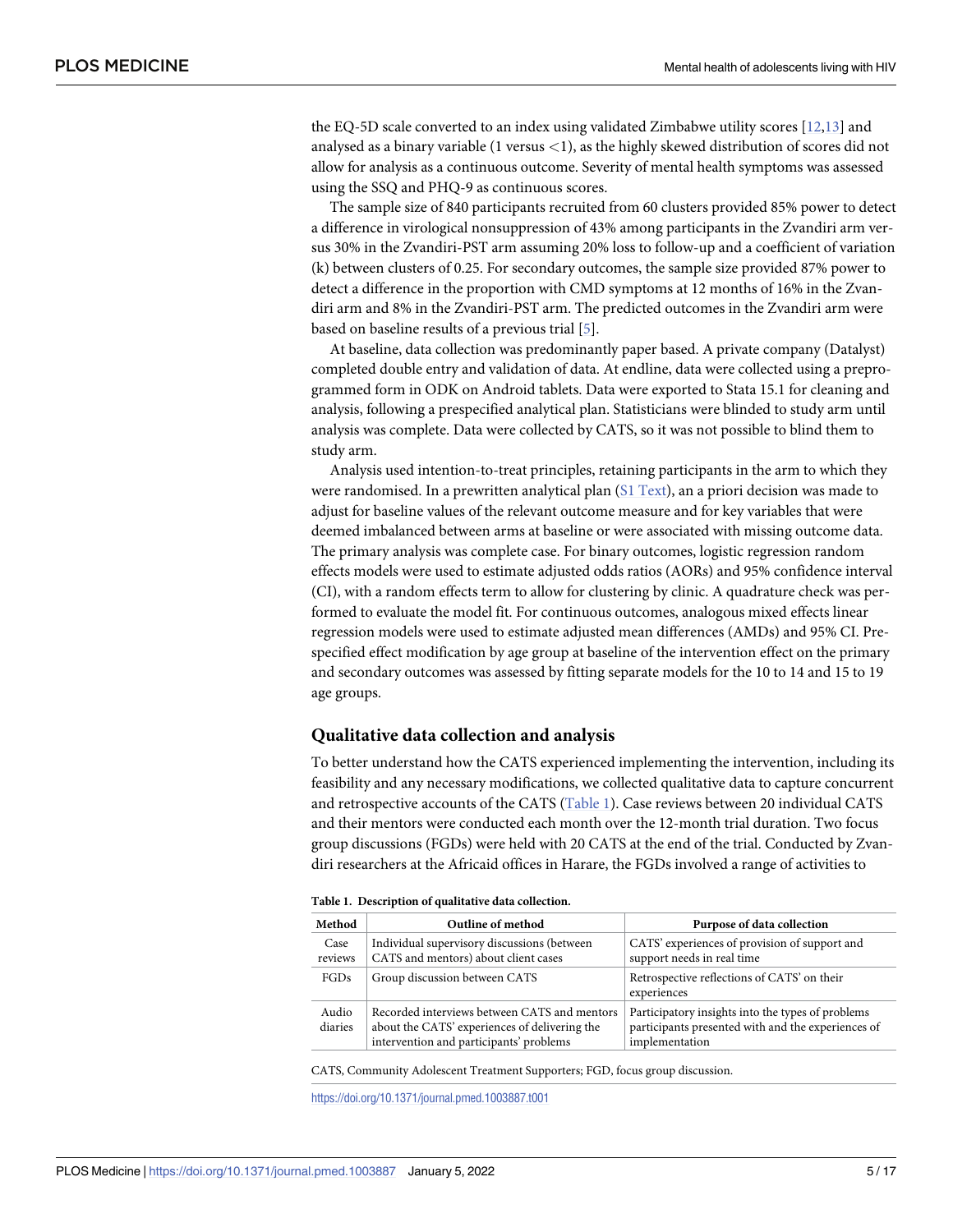<span id="page-5-0"></span>facilitate reflective discussion. All data collection was conducted in the local languages and audio recorded. Data were transcribed and translated into English. A thematic analytical approach was adopted [\[14\]](#page-15-0). Analytical memos and weekly analytical team meetings were also used in the development of themes and identification of patterns related to CATS experiences across the datasets [\[15\]](#page-15-0). See S1 [CONSORT](#page-14-0) Checklist.

#### **Results**

#### **Quantitative findings**

Between 2 January and 21 March 2019, 1,573 adolescents were screened for eligibility and 863 were eligible. The most common reason for noneligibility was an SSQ score below 7 (*N =* 690). In addition, 11 adolescents were excluded because they lived out of the study area, 6 because they were younger than 10 or older than 19 years, 2 because of disability, and 1 because they were at boarding school. Of the 863 eligible adolescents and their caregivers who were asked for consent or assent, 12 (1.3%) participants and 9 (1.0%) of caregivers refused. Of the 842 enrolled participants, 421 participants were randomised to each arm ([Fig](#page-6-0) 1).

The mean number of participants per clinic was 14.0 (standard deviation 2.7, range 6 to 22). At baseline, 35.1% (292/833) of participants had a viral load  $\geq$ 1,000 copies/ml, with 9 missing viral loads. The prevalence of virological nonsuppression by district ranged from 20.2% to 55.4%. There was little imbalance between arms in any of the prespecified variables [\(Table](#page-7-0) 2).

Endline interviews were completed between 4 to 31 January 2020, with the exception of one interview completed on 26 February 2020. Three participants died during the follow-up period, all in the Zvandiri-PST arm, of causes unrelated to the intervention. In addition, 22 participants moved away from the area, and 52 were lost to follow-up for unknown reasons. Follow-up was 89.6% in the Zvandiri-PST arm and 92.2% in the Zvandiri arm. The proportion lost to follow-up by district ranged from 2.4% to 16.7%. Fourteen participants had an endline interview but no endline viral load result, owing to challenges with lab testing as a result of the COVID-19 lockdown in Zimbabwe. Therefore, 88 participants (10.5%) had no primary outcome (excluding the 3 who died).

The mean time between baseline and follow-up interviews was 49.6 weeks in the Zvandiri-PST arm (range 44 to 56) and 49.4 weeks in the Zvandiri arm (range 42 to 56). All endline visits were within the prespecified visit window of 48 weeks  $\pm$  8 weeks. There was no evidence of an association between loss to follow-up and baseline values of virological nonsuppression, SSQ score or PHQ-9 score. Follow-up was similar by arm (89.1% versus 90.0% for the primary outcome; 89.6% versus 92.2% for other outcomes). Participants lost to follow-up were on average older than those with an endline measurement, and after adjusting for age, there was no association of loss to follow-up with any other factors (S1 [Table\)](#page-14-0). Therefore, we adjusted for baseline age in all analysis.

At endline, there was no evidence of an intervention effect on the primary outcome of virological nonsuppression or death (14.7% versus 11.9% in the Zvandiri-PST arm versus Zvandiri arm; AOR = 1.29; 95% CI 0.68, 2.48;  $p = 0.44$ ) [\(Table](#page-8-0) 3). However, there was evidence of an apparent intervention effect on prevalence and severity of common mental health outcomes (SSQ �8: 2.4% versus 10.3%; AOR = 0.19; 95% CI 0.08, 0.46; *p <* 0.001; AMD = −1.14; 95% CI −1.80, −0.49; *p* = 0.001; PHQ-9 �10: 2.9% versus 8.8%; AOR = 0.32; 95% CI 0.14, 0.78; *p* = 0.01; AMD = −1.14; 95% CI −2.01, −0.27; *p* = 0.01) ([Table](#page-8-0) 3). The proportion of participants with an EQ-5D score below 1 was lower in the Zvandiri-PST arm than in the Zvandiri arm, but with weak evidence of effect (27.6% versus 38.9%; AOR = 0.56; 95% CI 0.31, 1.03;  $p = 0.06$ ). Crude results, unadjusted for baseline outcome or age, were similar (S2 [Table](#page-14-0)).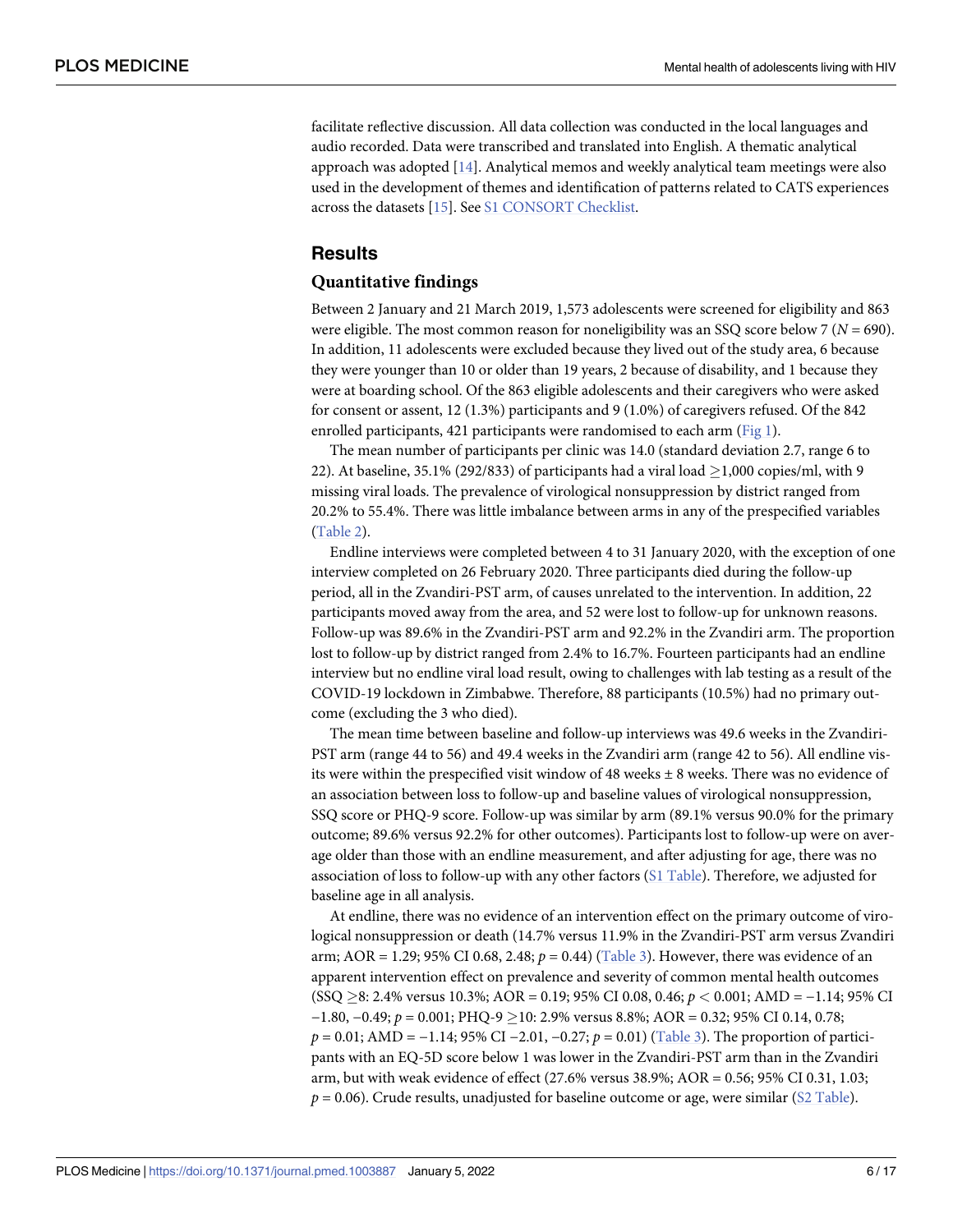<span id="page-6-0"></span>



<https://doi.org/10.1371/journal.pmed.1003887.g001>

There was evidence of a difference in effectiveness of the intervention on virological nonsuppression or death by age ( $p = 0.01$  for interaction), with stronger evidence of an intervention effect in 15- to 19-year-olds (18.5% versus 9.8%; AOR = 2.65 95% CI 0.97, 7.23; *p* = 0.06) than for 10 to 14-year-olds (10.6% versus 13.6%; AOR = 0.68, 95% CI 0.35, 1.31; *p* = 0.24) [\(S3](#page-14-0) [Table](#page-14-0)). There was no evidence of effect modification by age for secondary outcomes. Intracluster correlation was below 0.2 for all outcomes.

Five participants in the Zvandiri-PST arm had no PST sessions logged, and 4 of these did not have endline data. The mean number of PST sessions was 5 (maximum 11) ([Table](#page-8-0) 4). On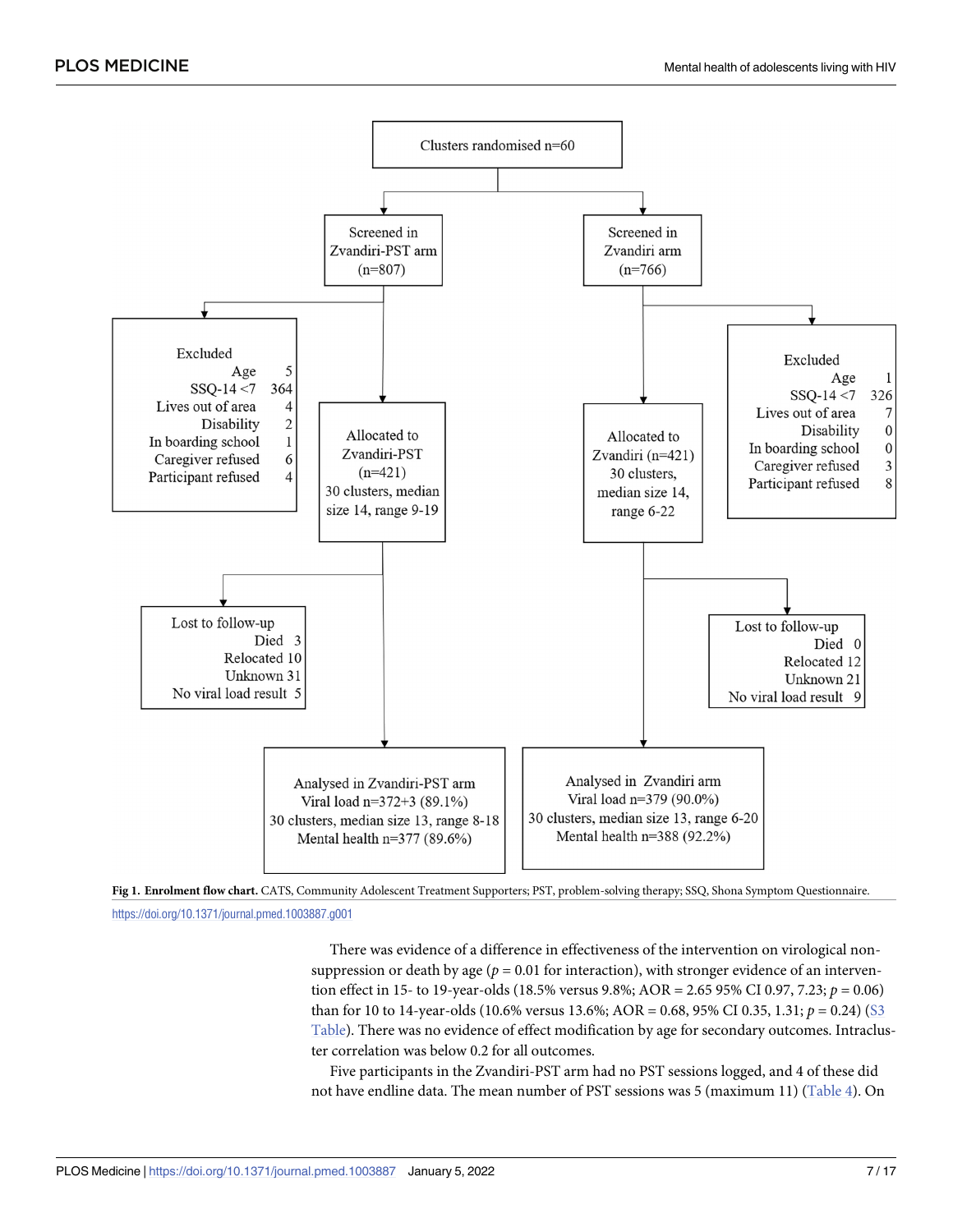|                         |                                  | Zvandiri-PST, n (%) | Zvandiri, n (%) |
|-------------------------|----------------------------------|---------------------|-----------------|
|                         | $\overline{N}$                   | 421                 | 421             |
| Sex                     | Male                             | 184 (43.7)          | 191 (45.4)      |
|                         | Female                           | 237 (56.3)          | 230 (54.6)      |
| Age (years)             | $10 - 11$                        | 77(18.3)            | 75 (17.8)       |
|                         | $12 - 13$                        | 72(17.1)            | 92 (21.9)       |
|                         | $14 - 15$                        | 78 (18.5)           | 101(24.0)       |
|                         | $16 - 17$                        | 109(25.9)           | 68 (16.2)       |
|                         | $18 - 19$                        | 85(20.2)            | 85(20.2)        |
| Education (7 missing)   | Below grade 7                    | 150(36.1)           | 151 (36.0)      |
|                         | Grade 7                          | 153(36.8)           | 133(31.7)       |
|                         | Secondary or higher              | 113(27.2)           | 135(32.2)       |
| HIV status disclosure   | Does not know status             | 87(21.8)            | 71(18.3)        |
|                         | Knows status, has not disclosed  | 177(44.3)           | 196 (50.5)      |
|                         | Knows status, has disclosed      | 136(34.0)           | 121(31.2)       |
|                         | Missing                          | 21                  | 33              |
| Orphan (2 missing)      | Both parents alive               | 207 (49.3)          | 215(51.2)       |
|                         | Single orphan                    | 136(32.4)           | 109(26.0)       |
|                         | Double orphan                    | 77(18.3)            | 96 (22.9)       |
| Viral load (9 missing)  | $>1,000$ copies                  | 151 (36.4)          | 141 (33.7)      |
|                         | $<$ 1,000 copies                 | 264(63.6)           | 277(66.3)       |
| SSQ score               | No red flag                      | 265(63.0)           | 282(67.0)       |
|                         | Red flag                         | 156(37.1)           | 139 (33.0)      |
| SSQ score               | Median (IQR)                     | $8(7-9)$            | $8(7-10)$       |
| PHQ-9 score (1 missing) | Minimal $(0-4)$                  | 81 (19.3)           | 82 (19.5)       |
|                         | Mild $(5-9)$                     | 201 (47.9)          | 181(43.0)       |
|                         | Moderate (10-14)                 | 106(25.2)           | 116(27.6)       |
|                         | Moderately severe/Severe (15-27) | 32(7.6)             | 42(10.0)        |
| PHQ-9 score             | Median (IQR)                     | $8(5-11)$           | $8(5-11)$       |
| EQ5D index score        | Median (IQR) $1 = best$          | $0.84(0.74-1)$      | $0.81(0.74-1)$  |
|                         |                                  |                     |                 |

#### <span id="page-7-0"></span>**[Table](#page-5-0) 2. Descriptive characteristics of participants at baseline by trial arm.**

IQR, inter-quartile range; PHQ, Patient Health Questionnaire; PST, problem-solving therapy; SSQ, Shona Symptom Questionnaire.

<https://doi.org/10.1371/journal.pmed.1003887.t002>

average, Zvandiri-PST participants received more text messages (mean difference = 6.50; 95% CI 0.57, 12.43,  $p = 0.03$ ) and fewer support group sessions (mean difference =  $-1.88$ ; 95% CI −3.51, −0.25), *p* = 0.02) than Zvandiri arm participants, with no evidence of a difference between arms in the mean number of facility visits, outreach visits, or contacts with caregivers.

According to self-reported data, 74 participants switched ART regimen during follow-up (11.7% of 632 who knew their status and were asked the question). The most common reported reason for switching regimen was that viral load was high (*n =* 32, 43.2%). In the Zvandiri-PST arm, 43 (13.9%) reported switching regimen compared to 31 (10.2%) in the Zvandiri arm.

## **Qualitative findings**

The 2 FGDs were held during the endline data collection period (January 2020). Each comprised 10 CATS and lasted approximately 90 minutes. Of the 240 planned case reviews (20 CATS have one per month for a year), 200 were conducted. Case report transcripts generally ranged from 500 to 1,000 words.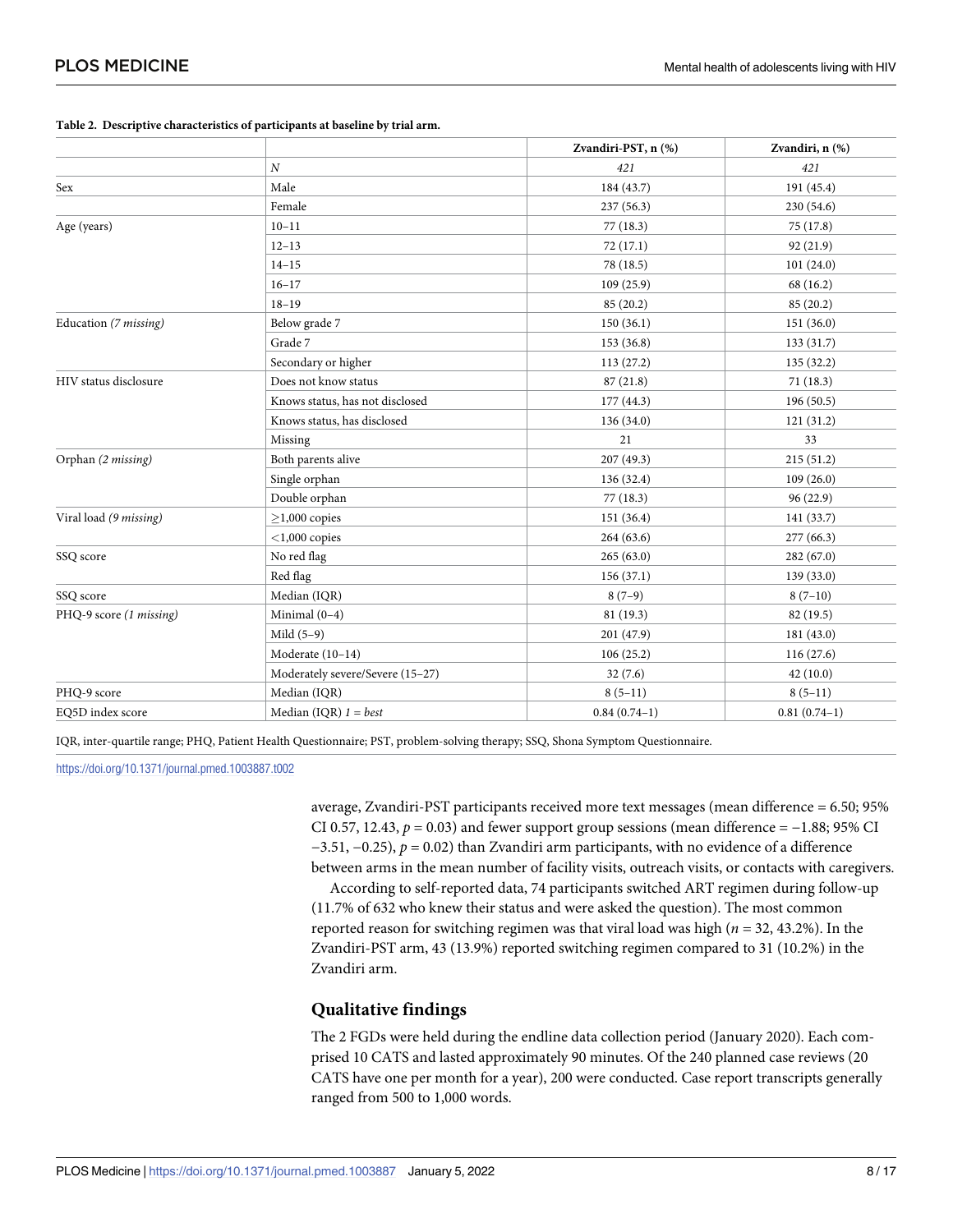|                         | Zvandiri-PST  | <b>Zvandiri</b> |                       |                 |            |
|-------------------------|---------------|-----------------|-----------------------|-----------------|------------|
| <b>Binary</b>           | $n/N$ (%)     | $n/N$ (%)       | <b>AOR (95% CI)</b>   | <i>p</i> -value | <b>ICC</b> |
| Primary outcome         |               |                 |                       |                 |            |
| Viral load $>1,000$     | 55/375 (14.7) | 45/379 (11.9)   | 1.29(0.68, 2.48)      | 0.44            | 0.15       |
| Secondary outcomes      |               |                 |                       |                 |            |
| SSQ > 8                 | 9/377(2.4)    | 40/388(10.3)    | 0.19(0.08, 0.46)      | < 0.001         | 0.17       |
| $PHQ-9 > 10$            | 11/377(2.9)   | 34/388(8.8)     | 0.32(0.14, 0.78)      | 0.01            | 0.18       |
| EQ-5D index score $<$ 1 | 104/377(27.6) | 151/388 (38.9)  | 0.56(0.31, 1.03)      | 0.06            | 0.22       |
| <b>Continuous</b>       | Mean $(SD)$   | Mean (SD)       | AMD (95% CI)          | $p$ -value      |            |
| SSQ score               | 2.22(2.15)    | 3.38(3.02)      | $-1.14(-1.80,-0.49)$  | 0.001           | 0.18       |
| PHQ-9 score             | 2.40(3.01)    | 3.48(3.83)      | $-1.14(-2.01, -0.27)$ | 0.01            | 0.19       |

#### <span id="page-8-0"></span>**[Table](#page-5-0) 3. Intervention effect on primary and secondary outcomes at 48 weeks.**

AMD, adjusted mean difference; AOR, adjusted odds ratio; ICC, intracluster correlation; PHQ, Patient Health Questionnaire; SSQ, Shona Symptom Questionnaire. All analysis adjusting for baseline value of the outcome, baseline age, and clinic as a random effect.

<https://doi.org/10.1371/journal.pmed.1003887.t003>

Trial participants and CATS reported that the PST intervention was difficult to implement, with challenges reflecting the relational context of adolescents' lives. Their problems tend to be a product of how entangled and dependent they are on their relationships with others, which limits the agency that youth have to resolve their problems themselves. Consequently, there was low fidelity to the later steps in the model, which involved developing SMART action plans to address an identified problem. Instead, the CATS focused on the earlier steps of the model (problem discussion), which participants found to be affirming and constructive in enabling them to cope.

The analysis is presented through 3 key themes: fidelity impeded by relational nature of adolescents' problems; the value of peer-led problem discussion therapy; and role for others in developing mental health support networks (Table 4).

#### **Fidelity impeded by relational nature of adolescents' problems**

The CATS were able to encourage participants to discuss their problems, although it often took several sessions for them to feel confident to talk openly. This reticence indicates how unusual it is for adolescents to have a dedicated forum to talk about their problems, as well as the time taken to establish the expertise of the CATS in the eyes of the participants and their caregivers. This reflects a prevailing view articulated by adolescents, caregivers, and the CATS

|                   | Zvandiri-PST, mean (SD), range | Zvandiri arm, mean (SD), range | <b>MD (95% CI)</b>   | <i>p</i> -value |
|-------------------|--------------------------------|--------------------------------|----------------------|-----------------|
| PST sessions      | $5.0(1.7), 0-11$               |                                |                      |                 |
| CKT sessions      | $4.1(2.6), 0-20$               |                                |                      |                 |
| Facility visits   | $10.6(3.9), 1-23$              | $9.8(4.4), 1-25$               | $0.94(-0.75, 2.62)$  | 0.28            |
| Text messages     | $21.9(16.0), 0-107$            | $15.2(10.3), 2-63$             | 6.50(0.57, 12.43)    | 0.03            |
| Support groups    | $7.1(3.7), 0-17$               | $8.9(3.7), 0-16$               | $-1.88(-3.51,-0.25)$ | 0.02            |
| Outreach visits   | $7.5(3.9), 0-25$               | $7.0(7.5), 0-120$              | $0.50(-1.58, 2.59)$  | 0.64            |
| Caregiver contact | $10.8(4.9), 0-29$              | $10.4(6.1), 2-36$              | $0.32(-2.15, 2.79)$  | 0.80            |

#### **[Table](#page-6-0) 4. Description of care received by arm.**

CKT, Circle Kubatana Tose support group; *MD*, mean difference; *PST*, problem-solving therapy. Adjusting for clinic as a random effect.

<https://doi.org/10.1371/journal.pmed.1003887.t004>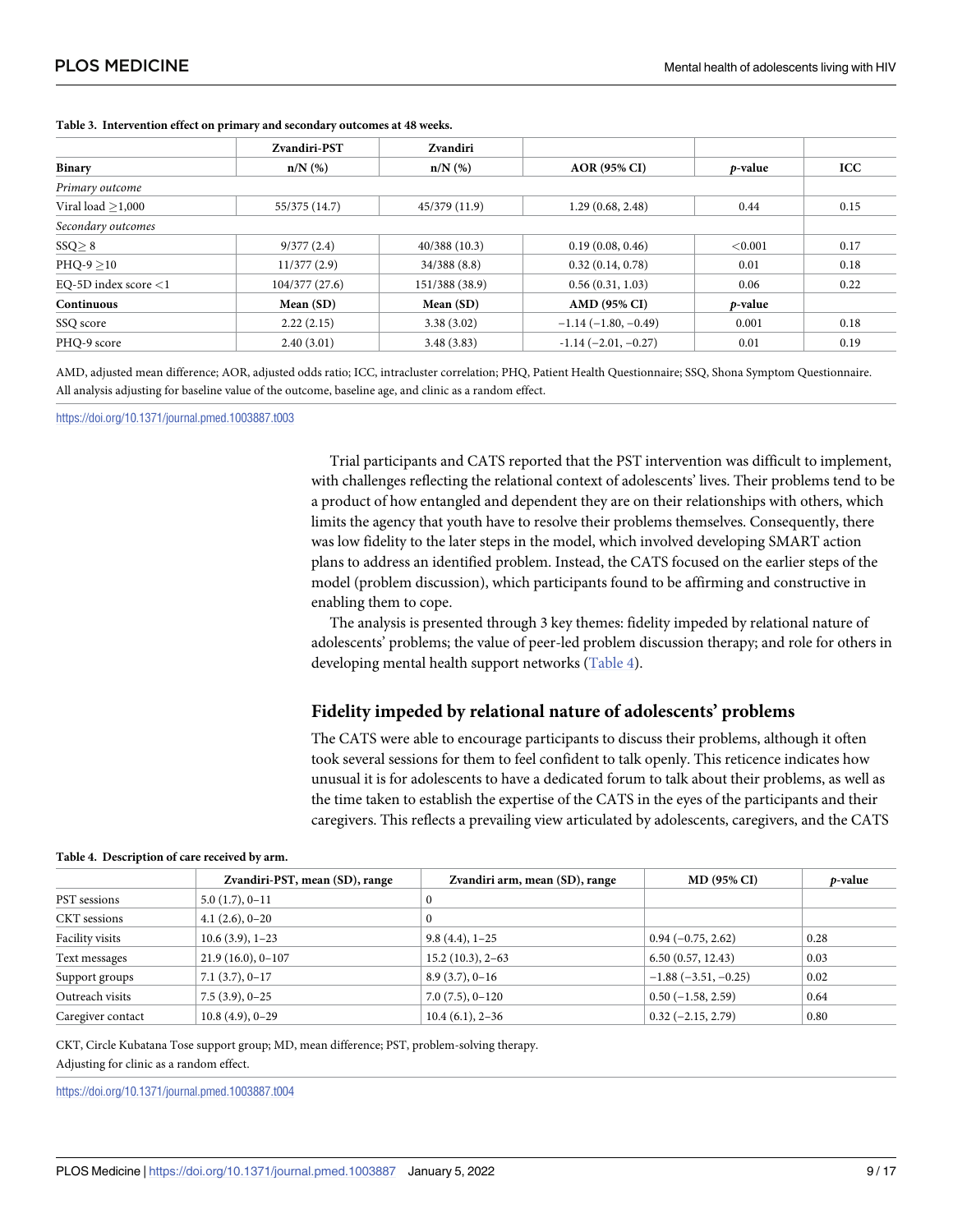<span id="page-9-0"></span>themselves that young people exercise very limited influence over their situations if they do not have adult support [\(Table](#page-10-0) 5, Subtheme 1a). As a CATS describes:

*"Some participants look at my age and they tend to judge me and think I know nothing, or I am too young to help solve their problems. So, at times they don't open up to me about all their challenges."—Chiredzi*

The steps of the model, which involved identifying an action plan to address a particular problem, were less evenly implemented. Younger participants particularly struggled with the tasks of brainstorming problems and solutions within the time frame of each session. However, the primary factor that constrained the CATS was a recognition, borne out of their discussions with participants, which the adolescents had relatively little capacity to resolve their problems.

*"She couldn't make a decision on which problem to tackle first: that of her parents fighting, or failure to afford school fees. She could not solve either of these problems by herself. So, it was extremely difficult for her to even choose the problem to deal with. It took her some time to finally speak up regarding the problem that she wanted to work on."—Murewa)*

Consistently, the problems identified by participants were embedded within their relationships (e.g., bereavement or abuse) or related to structural conditions of poverty. Both the drivers and solutions to their problems were inextricably connected to someone else, usually a significant adult in their lives. The participants increasingly trusted the influence and advice of the CATS, but neither the participants nor the CATS expected that the problems could be resolved without the intervention of significant adults. A CATS described a common challenge: *"There are some problems that were not within the participant's ability to solve"*— *Chiredzi*

When participants developed a SMART plan, they remained reliant on others to implement solutions. It was common for these plans to fail due to a lack of engagement or capacity from those they depended upon to instigate such actions ([Table](#page-10-0) 5, Subtheme 1b).

*"He told them [grandmother and maternal aunties] but they did not take any action. He continued to be sent home (from school due to no fees). The caregivers are refusing to look for money to pay for his school fees."—Gokwe South*

The emphasis on identifying solutions within the model was ill-suited to many adolescents' relational context. The CATS had limited experience to draw on to guide the participants in identifying feasible solutions. Without further support to develop and instigate an effective action plan the experience could at times be intimidating and disempowering. The dissonance between what they were expected to achieve in these sessions and what they felt was feasible caused some distress to participants. The CATS, who tended to be dedicated practitioners and took great pride in accomplishing their roles, were keen to emphasise that their limited capacity to implement all the steps in the model should not be interpreted as a failure to correctly engage.

*"Some [problems] due to the situation they cannot be dealt with. For example [a client]* thought if she sees where her mother was buried it can help her in her life but because of a lack *of resources she could not go and see where her mother was buried."—Kwekwe*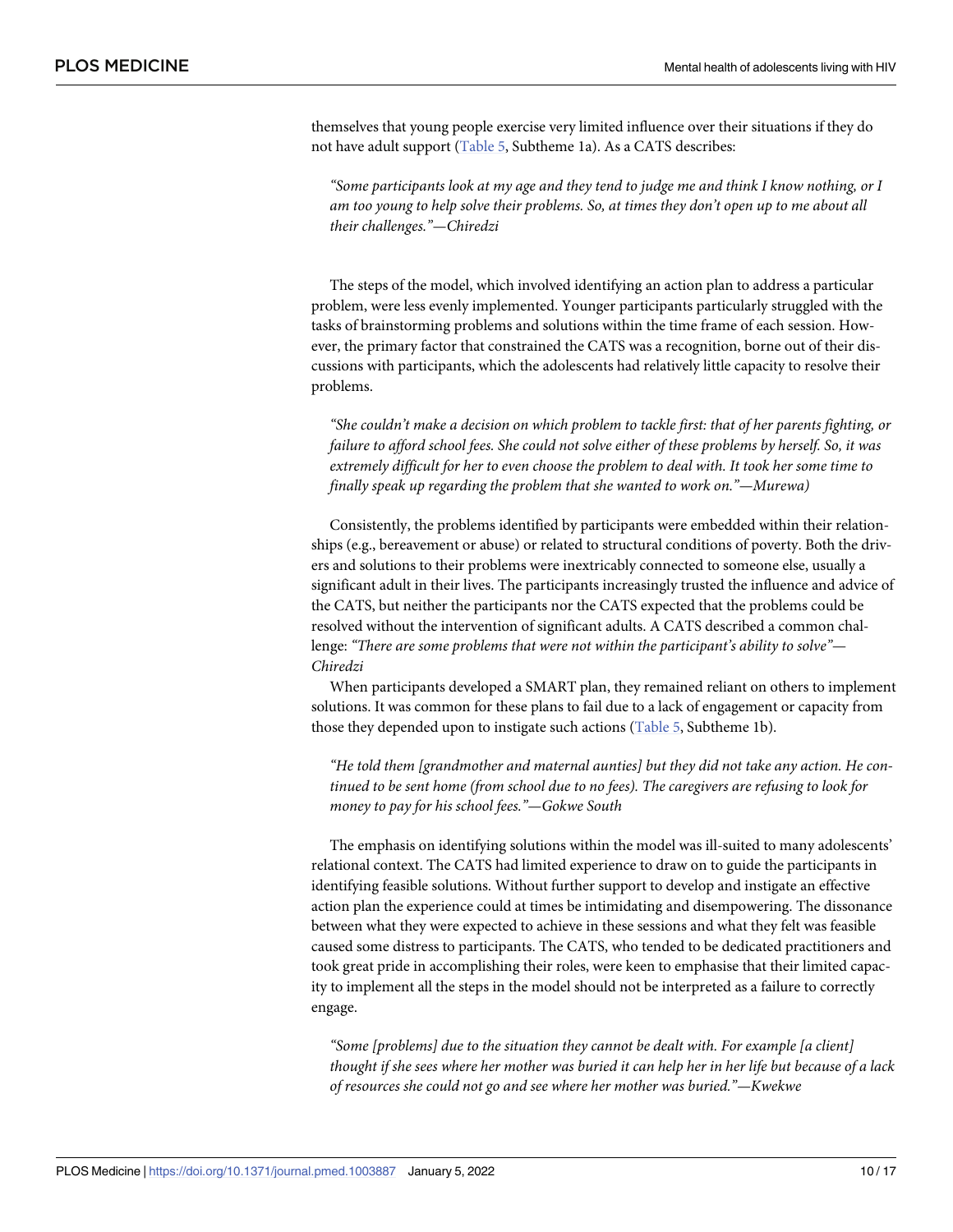#### <span id="page-10-0"></span>**[Table](#page-9-0) 5. Qualitative themes and indicative quotes on fidelity of delivering the intervention.**

| <b>Themes</b>                                                            | Subthemes                                                                                                                                                                                                                                                                                                     | Indicative quotes                                                                                                                                                                                                                                                                                                                                                                                                                                                                                                                                                                                                                                                                                                                                                                                                                                                                                                                                                                                                                                                                                                                                                                                                                                                                                                                                                                                                                                                                                                                                                                                                                                                                                                                                                                                                                                                                                                                                                                                                                                                                                                                                                                                                                                                                                                                                                                                                                                                                                                                                                                                                                                                                                                                                                                                                                                                                                                                                                                                                                                                                                                                                                                                                                                                                                                                                                                                                                                                                                                                                                                                                                                                                                                                                      |  |
|--------------------------------------------------------------------------|---------------------------------------------------------------------------------------------------------------------------------------------------------------------------------------------------------------------------------------------------------------------------------------------------------------|--------------------------------------------------------------------------------------------------------------------------------------------------------------------------------------------------------------------------------------------------------------------------------------------------------------------------------------------------------------------------------------------------------------------------------------------------------------------------------------------------------------------------------------------------------------------------------------------------------------------------------------------------------------------------------------------------------------------------------------------------------------------------------------------------------------------------------------------------------------------------------------------------------------------------------------------------------------------------------------------------------------------------------------------------------------------------------------------------------------------------------------------------------------------------------------------------------------------------------------------------------------------------------------------------------------------------------------------------------------------------------------------------------------------------------------------------------------------------------------------------------------------------------------------------------------------------------------------------------------------------------------------------------------------------------------------------------------------------------------------------------------------------------------------------------------------------------------------------------------------------------------------------------------------------------------------------------------------------------------------------------------------------------------------------------------------------------------------------------------------------------------------------------------------------------------------------------------------------------------------------------------------------------------------------------------------------------------------------------------------------------------------------------------------------------------------------------------------------------------------------------------------------------------------------------------------------------------------------------------------------------------------------------------------------------------------------------------------------------------------------------------------------------------------------------------------------------------------------------------------------------------------------------------------------------------------------------------------------------------------------------------------------------------------------------------------------------------------------------------------------------------------------------------------------------------------------------------------------------------------------------------------------------------------------------------------------------------------------------------------------------------------------------------------------------------------------------------------------------------------------------------------------------------------------------------------------------------------------------------------------------------------------------------------------------------------------------------------------------------------------------|--|
| 1. Impeded fidelity                                                      |                                                                                                                                                                                                                                                                                                               |                                                                                                                                                                                                                                                                                                                                                                                                                                                                                                                                                                                                                                                                                                                                                                                                                                                                                                                                                                                                                                                                                                                                                                                                                                                                                                                                                                                                                                                                                                                                                                                                                                                                                                                                                                                                                                                                                                                                                                                                                                                                                                                                                                                                                                                                                                                                                                                                                                                                                                                                                                                                                                                                                                                                                                                                                                                                                                                                                                                                                                                                                                                                                                                                                                                                                                                                                                                                                                                                                                                                                                                                                                                                                                                                                        |  |
|                                                                          | 1a. Scepticism of the capacity of young people to affect their peers' problems                                                                                                                                                                                                                                |                                                                                                                                                                                                                                                                                                                                                                                                                                                                                                                                                                                                                                                                                                                                                                                                                                                                                                                                                                                                                                                                                                                                                                                                                                                                                                                                                                                                                                                                                                                                                                                                                                                                                                                                                                                                                                                                                                                                                                                                                                                                                                                                                                                                                                                                                                                                                                                                                                                                                                                                                                                                                                                                                                                                                                                                                                                                                                                                                                                                                                                                                                                                                                                                                                                                                                                                                                                                                                                                                                                                                                                                                                                                                                                                                        |  |
|                                                                          | CATS."-Matobo<br>second, third time alone we were now getting along well."—Kwekwe                                                                                                                                                                                                                             | "It's still very difficult because some participants are still failing to open up because they will be thinking that how will<br>I help them because I am also a child myself so it will be useless for them to share with me their problems." (Matobo)<br>"Some of the challenges are that some adolescents do not cooperate, they just look at you to the extent that it becomes<br>very difficult to assist them. It is still very difficult to see whether PST is working or not. There is a problem of not<br>understanding each other, it is difficult for a child to tell you their problem. Other participants think that it is very<br>difficult to disclose their problems to another adolescent and still think they might not get assistance from the<br>"Caregivers now understood and accepted us. At times you would reach a point when we would be chased by<br>caregivers and you would actually see that it was difficult to get to the caregivers. But with time we were being treated<br>nicely and welcomed. Caregivers allowed us to meet their children." (Gokwe South)<br>"The first day we arrived with aunty the child tried to run away and we saw the child after a long time. After we had<br>waited at the child's home and then aunty talked to the child and it helped the child. When I visited the child for the                                                                                                                                                                                                                                                                                                                                                                                                                                                                                                                                                                                                                                                                                                                                                                                                                                                                                                                                                                                                                                                                                                                                                                                                                                                                                                                                                                                                                                                                                                                                                                                                                                                                                                                                                                                                                                                                                                                                                                                                                                                                                                                                                                                                                                                                                                                                                                                                     |  |
|                                                                          | 1b: Limited agency of youth to resolve relationally entangled problems                                                                                                                                                                                                                                        |                                                                                                                                                                                                                                                                                                                                                                                                                                                                                                                                                                                                                                                                                                                                                                                                                                                                                                                                                                                                                                                                                                                                                                                                                                                                                                                                                                                                                                                                                                                                                                                                                                                                                                                                                                                                                                                                                                                                                                                                                                                                                                                                                                                                                                                                                                                                                                                                                                                                                                                                                                                                                                                                                                                                                                                                                                                                                                                                                                                                                                                                                                                                                                                                                                                                                                                                                                                                                                                                                                                                                                                                                                                                                                                                                        |  |
| 2. Value of peer-led problem discussion therapy                          | supportive of him."-Beitbridge<br>her young age."-Murewa<br>supportive of him."-Beitbridge<br>later."-Chivi<br>look for firewood to sell and be able to buy what she needed."—Zaka<br>challenges which will be troubling them. I can see that this has changed even his life at school for the better, he was | "His father married a wife who was his stepmother and this was another challenge the client faced. He says there was<br>never a good relationship between the two. The client was unhappy at home because the stepmother was not<br>"The problem she mentioned is that her stepmother punishes her by depriving her food even for little offences and<br>giving her punishments. The help that is required is to find someone, a mature and respectable person to have a<br>diplomatic chat with her stepmother such that she can be enlightened on the need for her child to have adequate food<br>and not be overburdened with work. So with such an intervention her situation can improve."—Zaka<br>"She won't be able to solve them because she is still very young. As a child she cannot do anything about her parents'<br>conflicts and fights. When it comes to paying her own school fees she can't do that because she cannot be employed at<br>"The SMART action did not work, the father was willing to assist but the mother refused."-Gwanda<br>"She mentioned that she was always insulted by her grandmother over the death of her parents, which then leads her<br>to be depressed to such an extent that she does not take her medication. Her goal was not to be insulted by her<br>grandmother over the death of her parents It had no time frame as she wanted to talk to her grandmother's friend<br>first because she was the one who would then decide when she will be able to talk to her grandmother but she<br>managed to do that the Sunday after we met The plan did not work out because the grandmother's friend<br>refused to talk to the grandmother claiming that she wouldn't understand her.  The challenge that I faced was<br>that the participant was not able to air out her thoughts, and spend most of the time crying."—Murewa<br>"His father married a wife who was his stepmother and this was another challenge the client faced. He says there was<br>never a good relationship between the two. The client was unhappy at home because the stepmother was not<br>"With the older ones you could talk to them and they would understand, but the younger ones did not understand<br>and could not tell what was affecting them and you would give them a paper to draw."—Beitbridge<br>"Problem identification is mostly useful when discussing with a mature person. This beneficiary was young, she was<br>slow in brainstorming that sometimes she could stop and tell me that she needs to think it through then come back<br>"These [problem solving] steps are helpful in some scenarios but in others they are a bit difficult. For example about<br>this beneficiary, she told me that she can go and look for firewood but looking at her age it was not possible for her to<br>"The problem she mentioned is that her stepmother punishes her by depriving her food even for little offences and<br>giving her punishments. The help that is required is to find someone, a mature and respectable person to have a<br>diplomatic chat with her stepmother such that she can be enlightened on the need for her child to have adequate food<br>and not be overburdened with work. So with such an intervention her situation can improve."-Zaka<br>"The SMART action did not work, the father was willing to assist but the mother refused."—Gwanda<br>"I think [talking about problems] is helping because if the children have problems at home they are afraid to discuss<br>with the adults but it is very easy when they share their problems with their peers."-Matobo<br>"The child is now able to open up when talking even when he meet others he is now able to open up and share |  |
|                                                                          | stigmatising himself considering himself as a sick person but this changed."—Chivi<br>that was not possible before."-Murewa                                                                                                                                                                                   | "I feel elated because even those who used to wear weary faces, they are now wearing happy faces. They are now<br>happy there is a great improvement since we can now freely talk and interact with each other which are a thing                                                                                                                                                                                                                                                                                                                                                                                                                                                                                                                                                                                                                                                                                                                                                                                                                                                                                                                                                                                                                                                                                                                                                                                                                                                                                                                                                                                                                                                                                                                                                                                                                                                                                                                                                                                                                                                                                                                                                                                                                                                                                                                                                                                                                                                                                                                                                                                                                                                                                                                                                                                                                                                                                                                                                                                                                                                                                                                                                                                                                                                                                                                                                                                                                                                                                                                                                                                                                                                                                                                       |  |
| 3. Including others in developing broader mental health support networks |                                                                                                                                                                                                                                                                                                               |                                                                                                                                                                                                                                                                                                                                                                                                                                                                                                                                                                                                                                                                                                                                                                                                                                                                                                                                                                                                                                                                                                                                                                                                                                                                                                                                                                                                                                                                                                                                                                                                                                                                                                                                                                                                                                                                                                                                                                                                                                                                                                                                                                                                                                                                                                                                                                                                                                                                                                                                                                                                                                                                                                                                                                                                                                                                                                                                                                                                                                                                                                                                                                                                                                                                                                                                                                                                                                                                                                                                                                                                                                                                                                                                                        |  |

(*Continued*)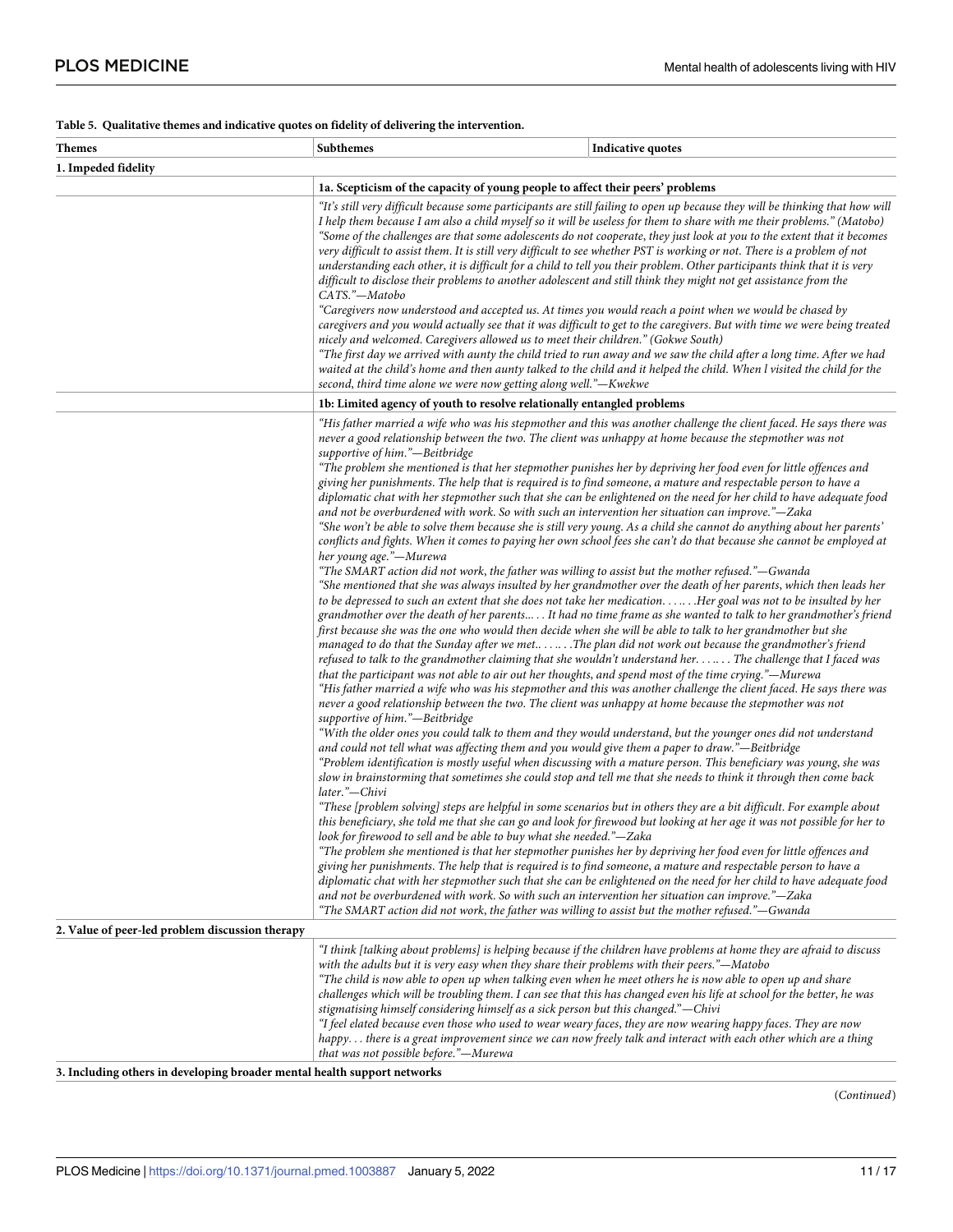**Table 5.** (Continued)

| <b>Themes</b>                                                                                                                                                                                                                                                                                                                                                                                                                                                                                                                                                                                                                                                                                                                                                                                                                                                                | Subthemes                                                                                                                                                                                                                                                                                                                                                                                                                                                                                                                                                                                                                                                                                                                                                                                                                                                                                                                                                                                                                                                                                                                                                                                                                                                                                                                                                                                                                                                                                                                                                                              | <b>Indicative quotes</b> |  |
|------------------------------------------------------------------------------------------------------------------------------------------------------------------------------------------------------------------------------------------------------------------------------------------------------------------------------------------------------------------------------------------------------------------------------------------------------------------------------------------------------------------------------------------------------------------------------------------------------------------------------------------------------------------------------------------------------------------------------------------------------------------------------------------------------------------------------------------------------------------------------|----------------------------------------------------------------------------------------------------------------------------------------------------------------------------------------------------------------------------------------------------------------------------------------------------------------------------------------------------------------------------------------------------------------------------------------------------------------------------------------------------------------------------------------------------------------------------------------------------------------------------------------------------------------------------------------------------------------------------------------------------------------------------------------------------------------------------------------------------------------------------------------------------------------------------------------------------------------------------------------------------------------------------------------------------------------------------------------------------------------------------------------------------------------------------------------------------------------------------------------------------------------------------------------------------------------------------------------------------------------------------------------------------------------------------------------------------------------------------------------------------------------------------------------------------------------------------------------|--------------------------|--|
|                                                                                                                                                                                                                                                                                                                                                                                                                                                                                                                                                                                                                                                                                                                                                                                                                                                                              | 3a. Support for clients from significant adults                                                                                                                                                                                                                                                                                                                                                                                                                                                                                                                                                                                                                                                                                                                                                                                                                                                                                                                                                                                                                                                                                                                                                                                                                                                                                                                                                                                                                                                                                                                                        |                          |  |
| "The problem is difficult and the solution might not work. It was a family issue so I could not directly involve<br>myself."—Murewa<br>"I need an older person who can help facilitating the disputes between the participant's mother and the aunt."—<br>Chiredzi<br>"I think if possible there can be a friend of the beneficiary to whom she is free to talk to or any close relative whom she<br>can openly disclose what is troubling her, if such a people could be present during the session I think this could<br>help."-Chivi<br>"I think if we can make his/her caregiver be available during the PST sessions this may help because he/she sometimes<br>may not speak out solutions because he/she is young."—Gokwe South<br>"As CATS we want help so that parents are communicated with so that beneficiaries will be able to communicate<br>with them."-Kwekwe |                                                                                                                                                                                                                                                                                                                                                                                                                                                                                                                                                                                                                                                                                                                                                                                                                                                                                                                                                                                                                                                                                                                                                                                                                                                                                                                                                                                                                                                                                                                                                                                        |                          |  |
|                                                                                                                                                                                                                                                                                                                                                                                                                                                                                                                                                                                                                                                                                                                                                                                                                                                                              | 3b. Support for CATS                                                                                                                                                                                                                                                                                                                                                                                                                                                                                                                                                                                                                                                                                                                                                                                                                                                                                                                                                                                                                                                                                                                                                                                                                                                                                                                                                                                                                                                                                                                                                                   |                          |  |
|                                                                                                                                                                                                                                                                                                                                                                                                                                                                                                                                                                                                                                                                                                                                                                                                                                                                              | "When discussing with them about their problems it is difficult at times but as a CATS I am not supposed to be<br>overwhelmed by it as I am supposed to help the beneficiaries in their various problems."<br>"The challenges are that when they discuss their problems with me they expect me to solve their problems or maybe<br>give them that thing that they are in need of e.g. money to buy what they need."—Zaka<br>"It was difficult conducting counselling with young mothers because some of them talked about deep issues such as<br>marriage life."-Zaka<br>"The main challenge that we have is that it is very difficult for a client to just open up because they judge you not<br>knowing that you might be facing greater challenges, so you end up discussing your problems with them so that they<br>are also free to open up their problems with you."—Matobo<br>"The beneficiary is requiring me to give him solutions to solve his problem, yet we encourage that the child should<br>chose his/her own solutions to solve his problem."-Chivi<br>"I need you [the supervisor] to help me with ideas and skills on how to deal with very complicated problems during<br>PST sessions."-Chiredzi<br>"The assistance that I need as a CATS is that the nurses should assist me in identifying problems since they are adults<br>some children might be able to open up their problems with them; that is my wish."—Murewa<br>"I feel happy and that l have assisted someone, even though sometimes l feel unstable due to the problems that are<br>shared."-Kwekwe |                          |  |

CATS, Community Adolescent Treatment Supporters; PST, problem-solving therapy; SMART, specific, measurable, achievable, realistic, and timely.

<https://doi.org/10.1371/journal.pmed.1003887.t005>

#### **Value of peer-led problem discussion therapy**

Despite these challenges, most CATS considered that the intervention had been valuable. The primary benefit they described was that it had created a rare forum for adolescents to legitimately discuss their problems, beyond being asked about HIV and their treatment adherence, and to be listened to with empathy by a trusted peer. The opportunity to have their problems recognised and validated helped to reduce the perceived harm of the problem. As one CATS put it, "*They no longer had to suffer alone*.*"—Gokwe South*. This suggests that the intervention operated as a form of problem discussion therapy, which was beneficial even if the problems could not be resolved. For additional quotes, see [Table](#page-10-0) 5, Theme 2.

*"The community used to discriminate her, and through our sessions she understood that people are always saying something: good or bad she will take her medication."—Kwekwe*

#### **Including others in developing broader mental health support networks**

The third key theme was the need to extend the mental health support network provided for the adolescents beyond the CATS. Given the uneven relational power characterising many of the problems encountered by participants, the CATS emphasised that it was necessary to include significant others, especially caregivers, in the intervention. This would not only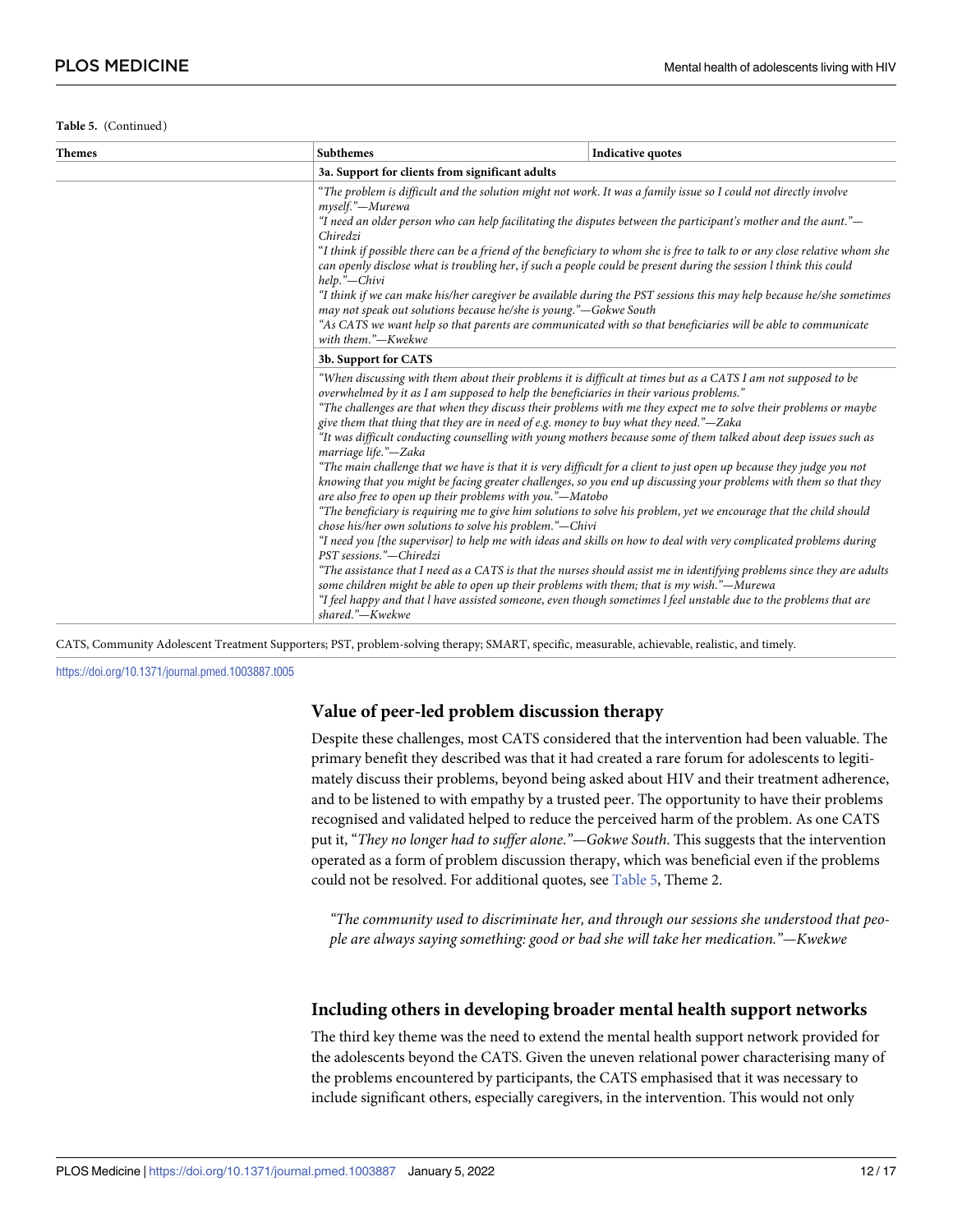<span id="page-12-0"></span>expedite the development of trust and rapport, but also strengthen caregivers' engagement in the action plans [\(Table](#page-10-0) 5, Subtheme 3a).

*"Challenges encountered by the beneficiary are beyond their ability to mention or answer to without a parent being present. You may find that the parent's fight is the reason behind the* problem that the child is facing, the parent is the one whom we need to talk to before talking *to the child so that we can help the child."*

Some CATS who included caregivers in their sessions described the benefits: *"It was difficult doing PST sessions only with children but when we were allowed to work with caregivers it now became easy*.*"—Gokwe South*

Even with this potential avenue of support, many problems were also beyond the remit of the participant's immediate community to resolve. CATS described this as "overwhelming" at times, indicating the need for investment in robust referral systems to professional social welfare or psychological review:

*"When we discuss bigger problems, we will be needing help from mentors and nurses at the hospital so that it will be easier for us as CATS in our discussions."—Zaka*

The CATS described the work as gruelling at times and highlighted the need for ongoing supervision from adult mentors to support them emotionally and professionally and protect them from potential occupational harm [\(Table](#page-10-0) 5, Subtheme 3b).

"I thought by this time I would say it is easy but each time I meet the participants they are *always revealing something new.* . . .*.. Supporting someone with a common mental disorder feels like you have to carry them around in order for them to cope with life."—Hwange*

#### **Discussion**

Among adolescents with HIV and comorbid symptoms of CMD, peer mental health counselling showed no evidence of an impact on the primary outcome of virological nonsuppression but did show apparent evidence of improved mental health. To our knowledge, this is the first trial to show evidence of improved mental health in this population group. Those who received care from a PST-trained CATS had substantially lower prevalence of CMD and depression symptoms after 1 year, compared to those receiving care from a CATS without PST training. There was weak evidence of improved quality of life (EQ-5D). Mental health outcomes improved over time in both trial arms.

This trial adds to the sparse literature on mental health interventions for adolescents living with HIV in low- and middle-income settings (LMIC). A recent systematic review identified only 3 such studies [[16](#page-15-0)]. Two were pilot studies that were not powered to assess effectiveness [\[17,18\]](#page-15-0), and the third was an analysis of the baseline characteristics of trial participants [[19](#page-15-0)].

The results of the current trial extend those of our previous trial, which was conducted among adolescents living with HIV and was not restricted to those with symptoms of CMD. In that trial, which compared the Zvandiri programme delivered by CATS (i.e., the control arm in the current trial) with standard HIV care, 20.4% of participants had an SSQ score  $\geq$ 8 at enrolment. We found an intervention effect on virological nonsuppression or death but not on mental health outcomes [\[5\]](#page-15-0). Prevalence of virological nonsuppression or death was 24.9% in the Zvandiri arm versus 35.9% in the standard HIV care arm after 2 years (adjusted prevalence ratio = 0.58; 95% CI 0.36 to 0.94).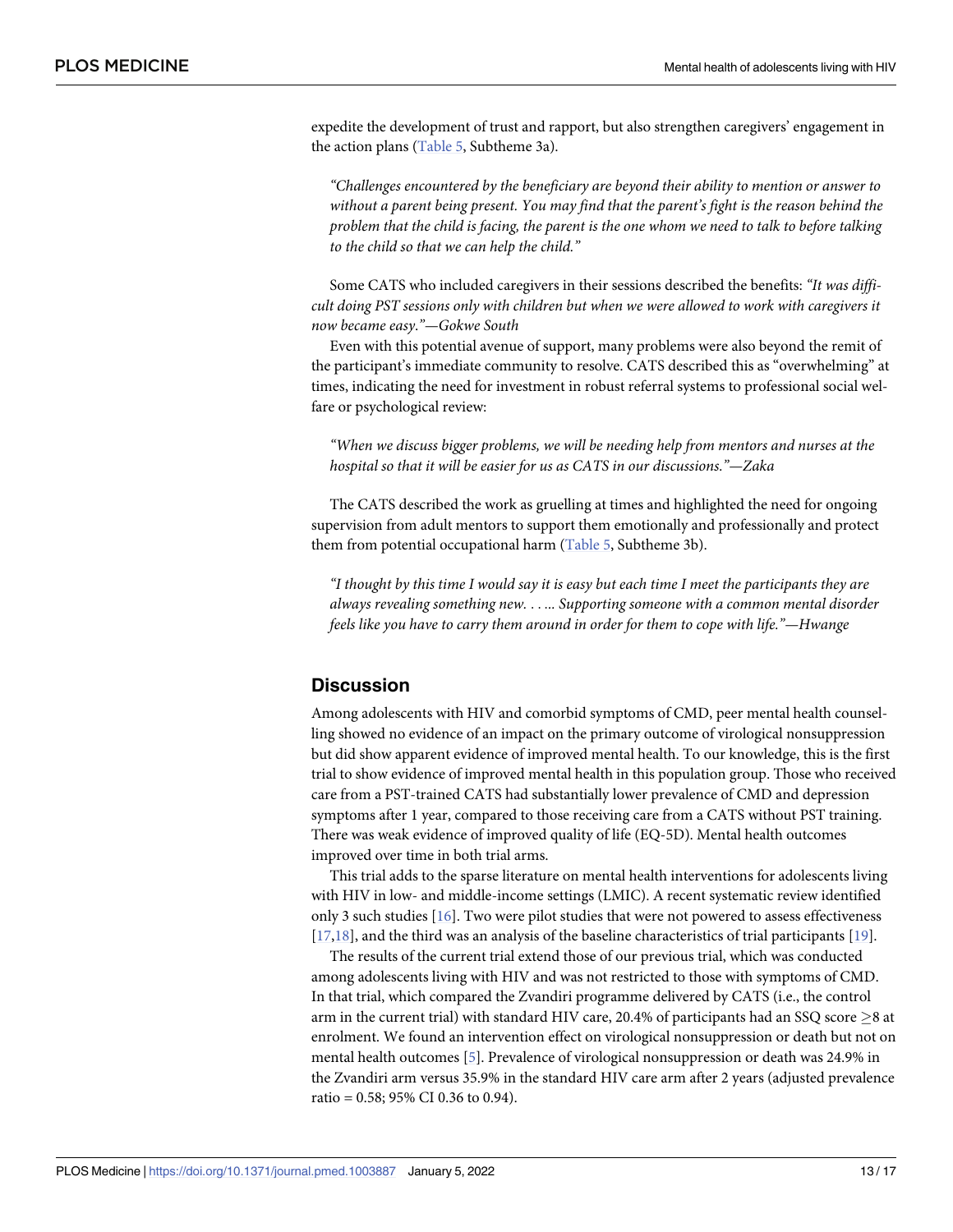<span id="page-13-0"></span>In our present trial, there was a substantial reduction in virological nonsuppression in both arms (33.7% to 11.9% in the Zvandiri arm, 36.4% to 14.7 in the Zvandiri-PST arm). There was no evidence of added benefit of PST on virological nonsuppression. There may not be scope for further reduction of virological nonsuppression below the low level achieved with Zvandiri care, particularly given that some nonsuppression is due to ART resistance rather than suboptimal adherence. Evidence of the extent of ART resistance in Zimbabwe is limited, but there are reasons to believe it is particularly high among adolescents. A study of 102 children and adolescents in Harare with virological failure in 2012 found that 68% of them had at least one clinically significant mutation [\[20\]](#page-15-0).

This model integrates mental healthcare for adolescents into HIV care, as recommended in a recent review [\[21\]](#page-15-0) and identified as a priority area by the Adolescent HIV Implementation Science Alliance [\[22\]](#page-15-0). Our finding that PST, as originally envisaged, was not appropriate or feasible for an adolescent population is in line with the literature. Adolescents have very limited agency to resolve their own problems and rely on others to help them [\[23\]](#page-15-0). An important element of PST is for the counsellor to help the client choose a problem that is both meaningful and within their power to change [[9\]](#page-15-0). The extent of challenges that adolescents faced may have made it less feasible to help them to focus on "smaller" problems that were in their control. In our study, younger adolescents became tired over the course of a session and also had trouble brainstorming solutions within the time. The intervention was equally effective on mental health outcomes for younger adolescents as older ones, but this could be because the CATS adapted it towards "problem discussion therapy."

Caregivers have a role to play in adolescent mental health and HIV interventions [[24](#page-16-0)]. In our trial, CATS pointed out that the minimal involvement of caregivers limited the capacity of the adolescent and CATS to resolve problems. The ZENITH trial in Zimbabwe showed improvement in HIV virological suppression of children aged 6 to 15, from a family-centred home-based support programme by lay workers [[25](#page-16-0),[26](#page-16-0)].

This study supports previous evidence that young people gain fulfilment from being CATS [\[27](#page-16-0)], but it can also be challenging and emotionally draining, particularly when CATS are faced with problems that they do not have the resources or experience to handle. The needs of young peer supporters have been laid out in the TRUST framework [\[23](#page-15-0)], comprising Training, Referral pathways, Understanding the remit of their role, Supervision, and recognition that Talking helps.

The strengths of the trial are that it was well powered with low intracluster correlation, the sample was representative of the whole country [\[7](#page-15-0)], follow-up was good (90.9% overall), and the qualitative evaluation enabled correct interpretation of the quantitative results. Limitations included that cost data were not available and that the mental health tools were validated in adult populations, not adolescents. The ways that the intervention was adapted may limit external application of the findings.

#### **Conclusions**

Virological nonsuppression is common among Zimbabwean adolescents with mental health problems living with HIV. This trial provides additional supporting evidence of the effect of Zvandiri on virological suppression. Training in counselling for peer supporters can have beneficial effects on mental health. We recommend that PST for adolescents should be less structured than the SMART plan for adults, with shorter sessions (especially for young adolescents) over a longer time frame. Counsellors should be trained to help clients identify problems that are within their power to affect. Creating a space for discussion and the sharing and discussion of problems, rather than solving them, should also be valued. Finally, ways to involve caregivers, such as family therapy approaches, should be explored.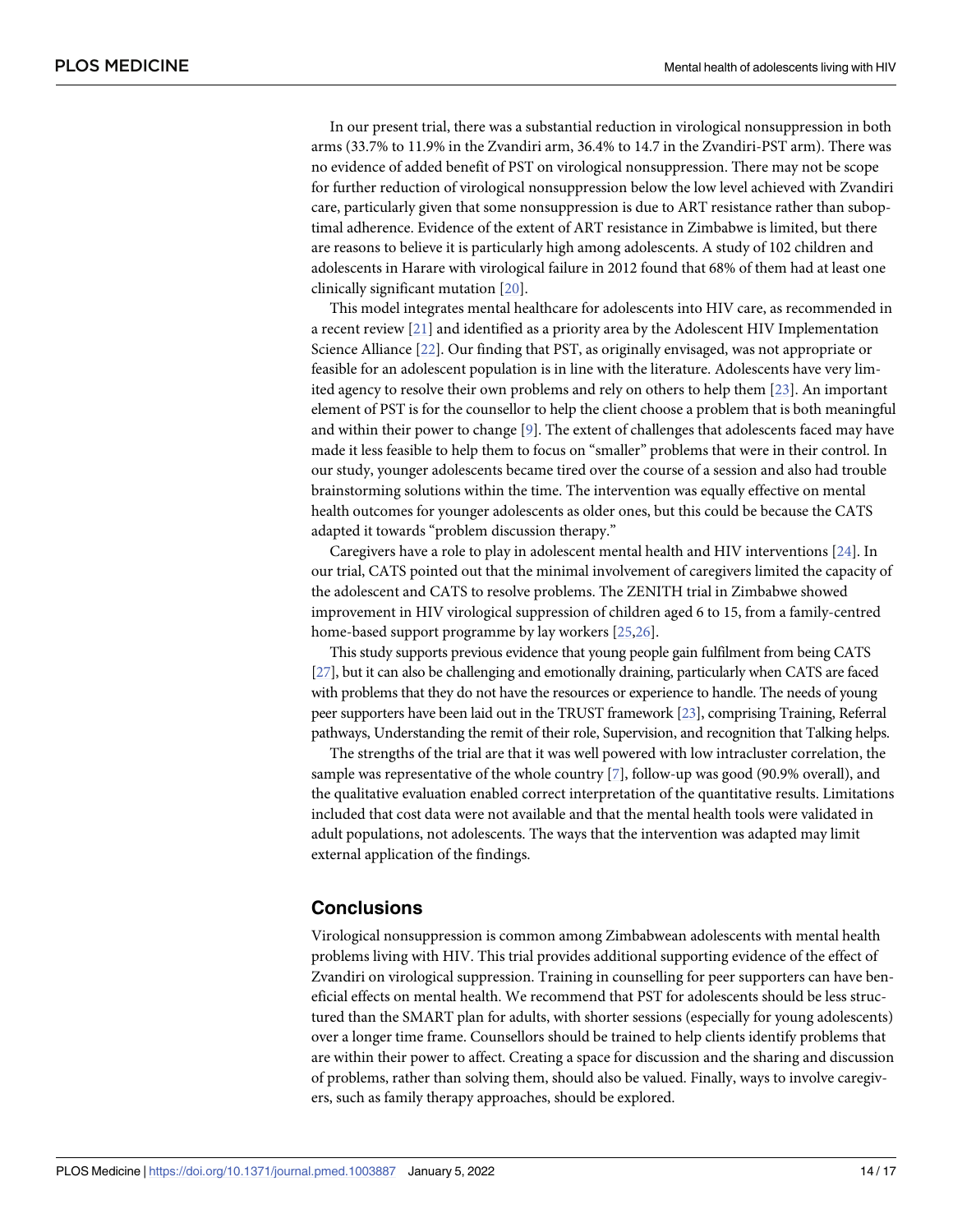#### <span id="page-14-0"></span>**Supporting information**

**S1 [CONSORT](http://journals.plos.org/plosmedicine/article/asset?unique&id=info:doi/10.1371/journal.pmed.1003887.s001) Checklist.** (DOCX)

**S1 [Text](http://journals.plos.org/plosmedicine/article/asset?unique&id=info:doi/10.1371/journal.pmed.1003887.s002). Trial analytical plan.** (PDF)

**S1 [Table.](http://journals.plos.org/plosmedicine/article/asset?unique&id=info:doi/10.1371/journal.pmed.1003887.s003) Association of baseline characteristics with missing primary outcome.** (DOCX)

**S2 [Table.](http://journals.plos.org/plosmedicine/article/asset?unique&id=info:doi/10.1371/journal.pmed.1003887.s004) Unadjusted intervention effect on primary and secondary outcomes at 48 weeks.** (DOCX)

**S3 [Table.](http://journals.plos.org/plosmedicine/article/asset?unique&id=info:doi/10.1371/journal.pmed.1003887.s005) Effect modification of baseline age on trial outcomes at 48 weeks.** (DOCX)

### **Author Contributions**

**Conceptualization:** Helen A. Weiss, Dixon Chibanda, Nicola Willis.

**Data curation:** Victoria Simms, Abigail Mutsinze, Carol Wogrin.

**Formal analysis:** Victoria Simms, Helen A. Weiss, Sarah Bernays, Carol Wogrin.

**Funding acquisition:** Helen A. Weiss, Dixon Chibanda, Nicola Willis.

**Investigation:** Silindweyinkosi Chinoda, Abigail Mutsinze, Sarah Bernays, Ruth Verhey, Carol Wogrin.

**Methodology:** Helen A. Weiss, Sarah Bernays, Dixon Chibanda.

**Project administration:** Silindweyinkosi Chinoda, Abigail Mutsinze, Tsitsi Apollo, Owen Mugurungi, Dorcas Sithole, Nicola Willis.

**Resources:** Tsitsi Apollo, Owen Mugurungi, Dorcas Sithole, Dixon Chibanda, Nicola Willis.

**Supervision:** Helen A. Weiss, Ruth Verhey, Carol Wogrin.

**Visualization:** Victoria Simms.

**Writing – original draft:** Victoria Simms.

**Writing – review & editing:** Helen A. Weiss, Silindweyinkosi Chinoda, Abigail Mutsinze, Sarah Bernays, Ruth Verhey, Carol Wogrin, Tsitsi Apollo, Owen Mugurungi, Dorcas Sithole, Dixon Chibanda, Nicola Willis.

#### **References**

- **[1](#page-2-0).** Vreeman RC, McCoy BM, Lee S. Mental health challenges among adolescents living with HIV. J Int AIDS Soc. 2017; 20:21497. <https://doi.org/10.7448/IAS.20.4.21497> PMID: [28530045](http://www.ncbi.nlm.nih.gov/pubmed/28530045)
- **[2](#page-2-0).** Hudelson C, Cluver L. Factors associated with adherence to antiretroviral therapy among adolescents living with HIV/AIDS in low- and middle-income countries: a systematic review. AIDS Care. 2015; 27 (7):805–16. <https://doi.org/10.1080/09540121.2015.1011073> PMID: [25702789](http://www.ncbi.nlm.nih.gov/pubmed/25702789)
- **[3](#page-2-0).** World Health Organisation. Updated recommendations on service delivery for the treatment and care of people living with HIV. World Health Organisation; 2021. Available from: [https://www.who.int/](https://www.who.int/publications/i/item/9789240023581) [publications/i/item/9789240023581](https://www.who.int/publications/i/item/9789240023581)
- **[4](#page-2-0).** World Health Organisation. Adolescent-friendly health services for adolescents living with HIV: from theory to practice. 2019. WHO/CDS/HIV/19.39. Available from: [https://www.who.int/publications/i/item/](https://www.who.int/publications/i/item/adolescent-friendly-health-services-for-adolescents-living-with-hiv) [adolescent-friendly-health-services-for-adolescents-living-with-hiv](https://www.who.int/publications/i/item/adolescent-friendly-health-services-for-adolescents-living-with-hiv)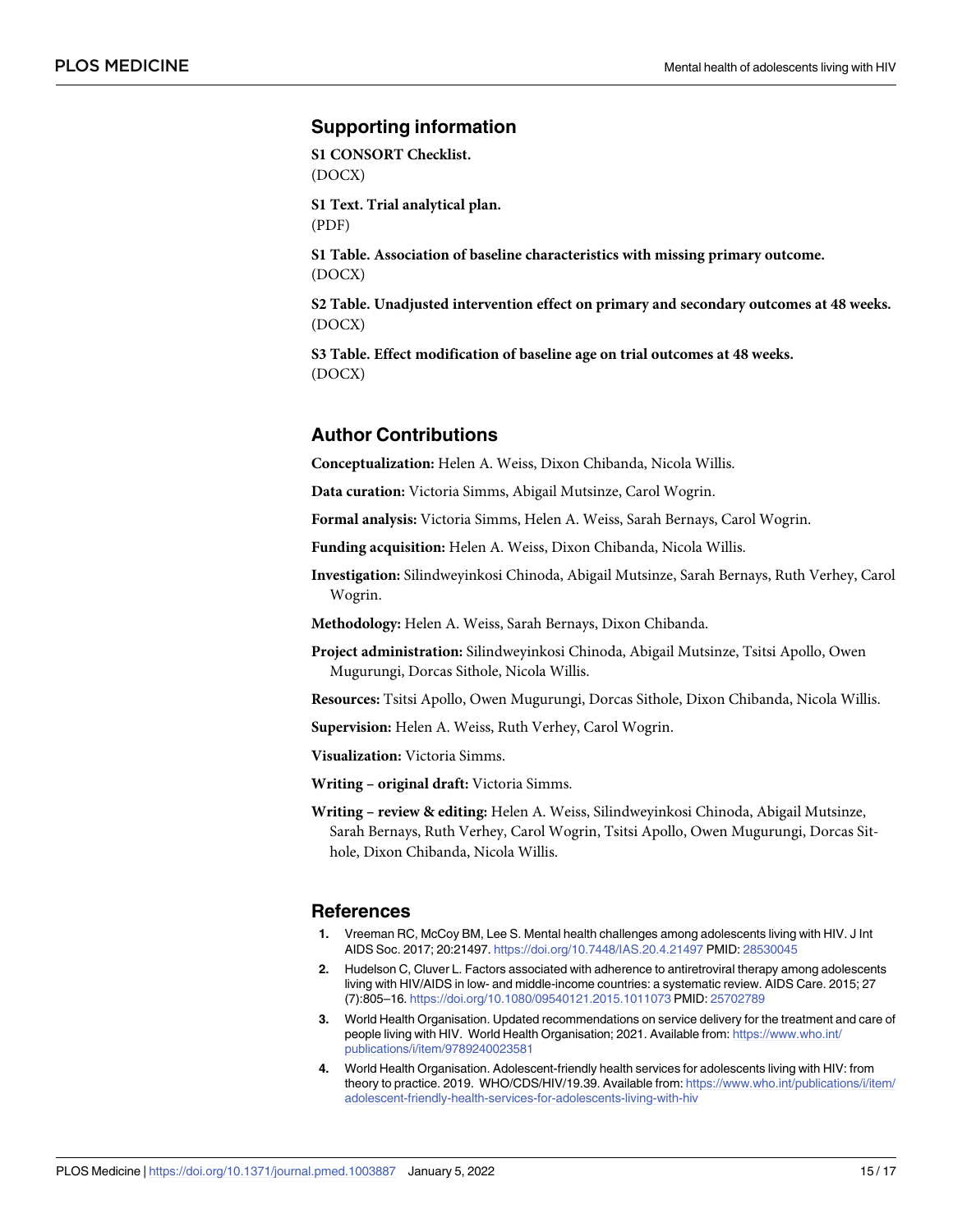- <span id="page-15-0"></span>**[5](#page-2-0).** Mavhu W, Willis N, Mufuka J, Bernays S, Tshuma M, Mangenah C, et al. Effect of a differentiated service delivery model on virological failure in adolescents with HIV in Zimbabwe (Zvandiri): a cluster-randomised controlled trial. Lancet Glob Health. 2020; 8(2):e264–e75. [https://doi.org/10.1016/S2214-](https://doi.org/10.1016/S2214-109X%2819%2930526-1) [109X\(19\)30526-1](https://doi.org/10.1016/S2214-109X%2819%2930526-1) PMID: [31924539](http://www.ncbi.nlm.nih.gov/pubmed/31924539)
- **[6](#page-2-0).** Chibanda D, Cowan F, Gibson L, Weiss HA, Lund C. Prevalence and correlates of probable common mental disorders in a population with high prevalence of HIV in Zimbabwe. BMC Psychiatry. 2016; 16:55. <https://doi.org/10.1186/s12888-016-0764-2> PMID: [26926690](http://www.ncbi.nlm.nih.gov/pubmed/26926690)
- **[7](#page-3-0).** Chinoda S, Mutsinze A, Simms V, Beji-Chauke R, Verhey R, Robinson J, et al. Effectiveness of a peerled adolescent mental health intervention on HIV virological suppression and mental health in Zimbabwe: protocol of a cluster-randomised trial. Global Mental Health. 2020; 7:e23. [https://doi.org/10.1017/](https://doi.org/10.1017/gmh.2020.14) [gmh.2020.14](https://doi.org/10.1017/gmh.2020.14) PMID: [32963795](http://www.ncbi.nlm.nih.gov/pubmed/32963795)
- **[8](#page-3-0).** Ministry of Health and Child Care. Guidelines for antiretroviral therapy for the prevention and treatment of HIV in Zimbabwe. Harare; 2016. Available from: [https://depts.washington.edu/edgh/zw/vl/project](https://depts.washington.edu/edgh/zw/vl/project-resources/ZIM_ART_Guidelines_2016_-_review_final.pdf)[resources/ZIM\\_ART\\_Guidelines\\_2016\\_-\\_review\\_final.pdf](https://depts.washington.edu/edgh/zw/vl/project-resources/ZIM_ART_Guidelines_2016_-_review_final.pdf)
- **[9](#page-3-0).** Verhey R, Turner J, Chibanda D. Friendship Bench Training Manual for Lay Health Workers. 2015. Available from: [www.friendshipbenchzimbabwe.org/](http://www.friendshipbenchzimbabwe.org/)
- **[10](#page-3-0).** Patel V, Simunyu E, Gwanzura F, Lewis G, Mann A. The Shona Symptom Questionnaire: the development of an indigenous measure of common mental disorders in Harare. Acta Psychiatr Scand. 1997; 95 (6):469–75. <https://doi.org/10.1111/j.1600-0447.1997.tb10134.x> PMID: [9242841](http://www.ncbi.nlm.nih.gov/pubmed/9242841)
- **[11](#page-3-0).** Chibanda D, Verhey R, Gibson LJ, Munetsi E, Machando D, Rusakaniko S, et al. Validation of screening tools for depression and anxiety disorders in a primary care population with high HIV prevalence in Zimbabwe. J Affect Disord. 2016; 198:50–5. <https://doi.org/10.1016/j.jad.2016.03.006> PMID: [27011359](http://www.ncbi.nlm.nih.gov/pubmed/27011359)
- **[12](#page-4-0).** Jelsma J, Hansen K, De Weerdt W, De Cock P, Kind P. How do Zimbabweans value health states? Popul Health Metrics. 2003; 1(1):11. <https://doi.org/10.1186/1478-7954-1-11> PMID: [14678566](http://www.ncbi.nlm.nih.gov/pubmed/14678566)
- **[13](#page-4-0).** Ramos-Goni JM, Rivero-Arias O. eq5d: A command to calculate index values for the EQ-5D quality of life instrument. Stata J. 2011; 11(1):120–5.
- **[14](#page-5-0).** Vaismoradi M, Turunen H, Bondas T. Content analysis and thematic analysis: Implications for conducting a qualitative descriptive study. Nurs Health Sci. 2013; 15(3):398–405. [https://doi.org/10.1111/nhs.](https://doi.org/10.1111/nhs.12048) [12048](https://doi.org/10.1111/nhs.12048) PMID: [23480423](http://www.ncbi.nlm.nih.gov/pubmed/23480423)
- **[15](#page-5-0).** Snyder C. A Case Study of a Case Study: Analysis of a Robust Qualitative Research Methodology. Qual Rep. 2012; 17:26.
- **[16](#page-12-0).** Bhana A, Abas MA, Kelly J, van Pinxteren M, Mudekunye LA, Pantelic M. Mental health interventions for adolescents living with HIV or affected by HIV in low- and middle-income countries: systematic review. BJPsych Open. 2020; 6(5):e104. <https://doi.org/10.1192/bjo.2020.67> PMID: [32886056](http://www.ncbi.nlm.nih.gov/pubmed/32886056)
- **[17](#page-12-0).** Bhana A, Mellins CA, Petersen I, Alicea S, Myeza N, Holst H, et al. The VUKA family program: piloting a family-based psychosocial intervention to promote health and mental health among HIV infected early adolescents in South Africa. AIDS Care. 2014; 26(1):1–11. [https://doi.org/10.1080/09540121.2013.](https://doi.org/10.1080/09540121.2013.806770) [806770](https://doi.org/10.1080/09540121.2013.806770) PMID: [23767772](http://www.ncbi.nlm.nih.gov/pubmed/23767772)
- **[18](#page-12-0).** Nestadt DF, Saisaengjan C, McKay MM, Bunupuradah T, Pardo G, Lakhonpon S, et al. CHAMP+ Thailand: Pilot Randomized Control Trial of a Family-Based Psychosocial Intervention for Perinatally HIV-Infected Early Adolescents. AIDS Patient Care STDs. 2019; 33(5):227–36. [https://doi.org/10.1089/apc.](https://doi.org/10.1089/apc.2019.0021) [2019.0021](https://doi.org/10.1089/apc.2019.0021) PMID: [31067121](http://www.ncbi.nlm.nih.gov/pubmed/31067121)
- **[19](#page-12-0).** Bhana A, Mellins CA, Small L, Nestadt DF, Leu CS, Petersen I, et al. Resilience in perinatal HIV+ adolescents in South Africa. AIDS Care. 2016; 28(Suppl 2):49–59. [https://doi.org/10.1080/09540121.2016.](https://doi.org/10.1080/09540121.2016.1176676) [1176676](https://doi.org/10.1080/09540121.2016.1176676) PMID: [27391999](http://www.ncbi.nlm.nih.gov/pubmed/27391999)
- **[20](#page-13-0).** Makadzange AT, Higgins-Biddle M, Chimukangara B, Birri R, Gordon M, Mahlanza T, et al. Clinical, Virologic, Immunologic Outcomes and Emerging HIV Drug Resistance Patterns in Children and Adolescents in Public ART Care in Zimbabwe. PLoS ONE. 2015; 10(12):e0144057. [https://doi.org/10.1371/](https://doi.org/10.1371/journal.pone.0144057) [journal.pone.0144057](https://doi.org/10.1371/journal.pone.0144057) PMID: [26658814](http://www.ncbi.nlm.nih.gov/pubmed/26658814)
- **[21](#page-13-0).** Laurenzi CA, Skeen S, Gordon S, Akin-Olugbade O, Abrahams N, Bradshaw M, et al. Preventing mental health conditions in adolescents living with HIV: an urgent need for evidence. J Int AIDS Soc. 2020; 23(Suppl 5):e25556. <https://doi.org/10.1002/jia2.25556> PMID: [32869530](http://www.ncbi.nlm.nih.gov/pubmed/32869530)
- **[22](#page-13-0).** Sturke R, Vorkoper S, Bekker LG, Ameyan W, Luo C, Allison S, et al. Fostering successful and sustainable collaborations to advance implementation science: the adolescent HIV prevention and treatment implementation science alliance. J Int AIDS Soc. 2020; 23(Suppl 5):e25572. [https://doi.org/10.1002/](https://doi.org/10.1002/jia2.25572) [jia2.25572](https://doi.org/10.1002/jia2.25572) PMID: [32869510](http://www.ncbi.nlm.nih.gov/pubmed/32869510)
- **[23](#page-13-0).** Wogrin C, Willis N, Mutsinze A, Chinoda S, Verhey R, Chibanda D, et al. It helps to talk: a guiding framework (TRUST) for peer support in delivering mental health care for adolescents living with HIV. PLoS ONE. 2021; 16(3):e0248018. <https://doi.org/10.1371/journal.pone.0248018> PMID: [33657185](http://www.ncbi.nlm.nih.gov/pubmed/33657185)